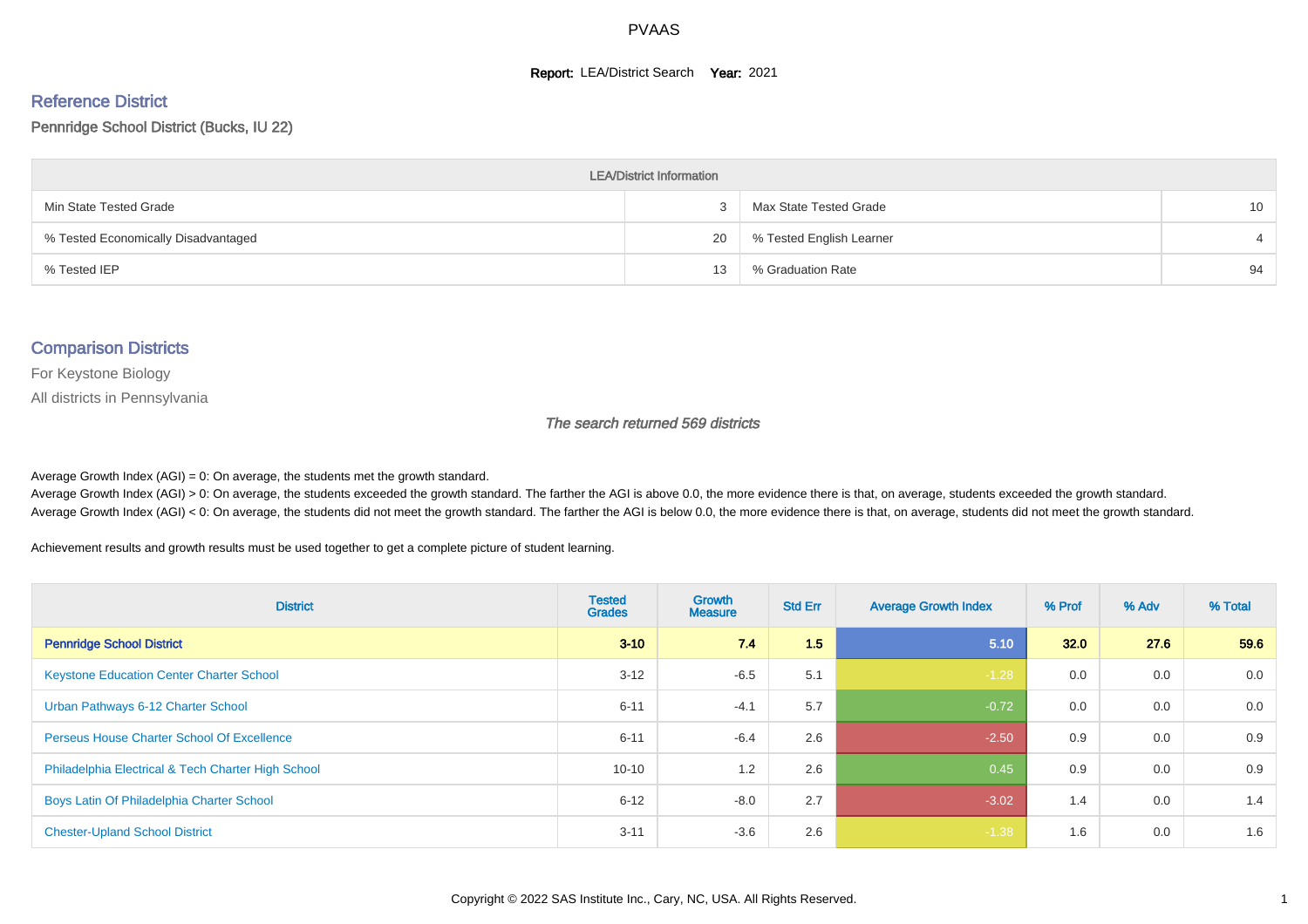| <b>District</b>                                                       | <b>Tested</b><br><b>Grades</b> | <b>Growth</b><br><b>Measure</b> | <b>Std Err</b> | <b>Average Growth Index</b> | % Prof | % Adv   | % Total |
|-----------------------------------------------------------------------|--------------------------------|---------------------------------|----------------|-----------------------------|--------|---------|---------|
| <b>Pennridge School District</b>                                      | $3 - 10$                       | 7.4                             | 1.5            | 5.10                        | 32.0   | 27.6    | 59.6    |
| <b>Aliquippa School District</b>                                      | $3 - 11$                       | $-20.0$                         | 3.6            | $-5.54$                     | 1.7    | 0.0     | 1.7     |
| <b>Innovative Arts Academy Charter School</b>                         | $6 - 11$                       | $-7.2$                          | 2.5            | $-2.83$                     | 2.0    | 0.0     | 2.0     |
| <b>Chester Charter Scholars Academy Charter School</b>                | $3 - 12$                       | $-6.2$                          | 3.3            | $-1.88$                     | 2.2    | $0.0\,$ | $2.2\,$ |
| La Academia Partnership Charter School                                | $6 - 11$                       | $-15.5$                         | 5.7            | $-2.70$                     | 2.3    | 0.0     | 2.3     |
| People For People Charter School                                      | $3 - 12$                       | 6.4                             | 5.6            | $1.15$                      | 2.4    | 0.0     | 2.4     |
| <b>Sto-Rox School District</b>                                        | $3 - 10$                       | $-7.0$                          | 3.5            | $-1.99$                     | 3.2    | $0.0\,$ | 3.2     |
| <b>Mastery Charter School - Gratz Campus</b>                          | $7 - 10$                       | $-9.5$                          | 4.6            | $-2.09$                     | 0.0    | 3.4     | 3.4     |
| <b>Universal Audenried Charter School</b>                             | $9 - 11$                       | $-3.8$                          | 2.5            | $-1.53$                     | 3.0    | 0.5     | 3.5     |
| <b>Tech Freire Charter School</b>                                     | $9 - 11$                       | 0.7                             | $2.5\,$        | 0.27                        | 3.6    | 0.0     | 3.6     |
| <b>York City School District</b>                                      | $3 - 12$                       | $-17.7$                         | 1.8            | $-10.05$                    | 3.2    | 0.7     | 3.9     |
| <b>Clairton City School District</b>                                  | $3 - 11$                       | $-1.6$                          | 5.0            | $-0.32$                     | 3.8    | 0.5     | 4.4     |
| Aspira Bilingual Cyber Charter School                                 | $3 - 11$                       | 5.1                             | 5.8            | 0.87                        | 4.8    | 0.0     | 4.8     |
| <b>Claysburg-Kimmel School District</b>                               | $3 - 11$                       | $-1.2$                          | 5.2            | $-0.22$                     | 5.0    | 0.0     | $5.0$   |
| <b>West Side CTC</b>                                                  | $9 - 10$                       | $-32.0$                         | 3.9            | $-8.16$                     | 5.9    | 0.0     | 5.9     |
| <b>Allentown City School District</b>                                 | $3 - 12$                       | $-16.9$                         | 1.4            | $-12.37$                    | 5.9    | 0.4     | 6.3     |
| Morrisville Borough School District                                   | $3 - 11$                       | $-13.1$                         | 3.7            | $-3.52$                     | 4.9    | 1.6     | 6.6     |
| <b>Belmont Charter School</b>                                         | $3 - 10$                       | 2.2                             | 3.4            | 0.64                        | 5.3    | 1.8     | 7.0     |
| <b>Lawrence County CTC</b>                                            | $10 - 11$                      | $-9.8$                          | 3.7            | $-2.68$                     | 7.3    | 0.0     | 7.3     |
| <b>Propel Charter School-Homestead</b>                                | $3 - 11$                       | $-5.0$                          | 3.9            | $-1.27$                     | 7.3    | 0.0     | $7.3$   |
| <b>Turkeyfoot Valley Area School District</b>                         | $3 - 12$                       | $-15.4$                         | 5.8            | $-2.66$                     | 3.8    | 3.8     | $7.6$   |
| Preparatory Charter School Of Mathematics, Science, Tech, And Careers | $9 - 10$                       | $-5.1$                          | 2.5            | $-2.03$                     | 6.3    | 1.4     | 7.7     |
| <b>Propel Charter School-Montour</b>                                  | $3 - 10$                       | $-3.4$                          | 3.6            | $-0.93$                     | 7.7    | 0.0     | 7.7     |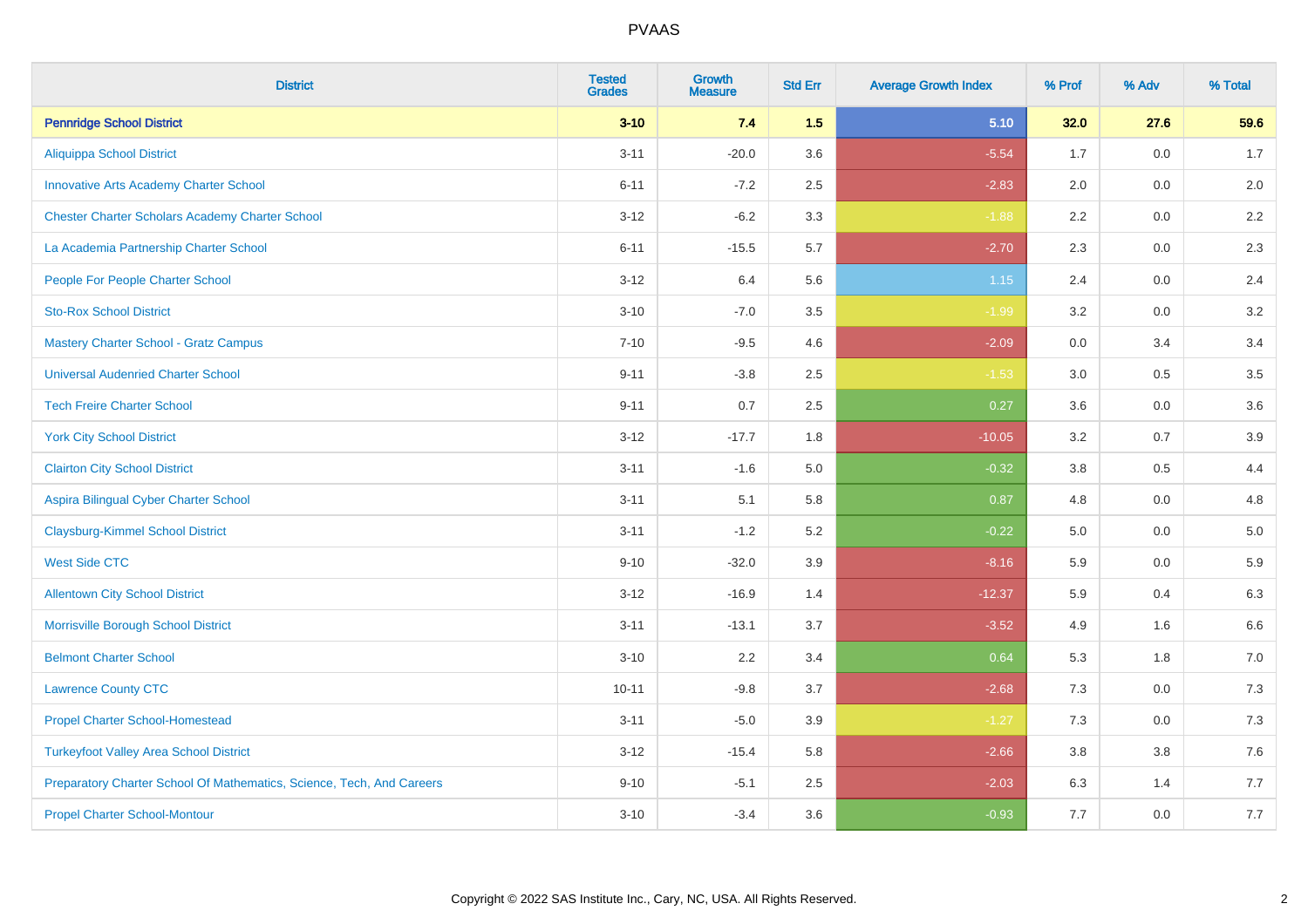| <b>District</b>                                   | <b>Tested</b><br><b>Grades</b> | <b>Growth</b><br><b>Measure</b> | <b>Std Err</b> | <b>Average Growth Index</b> | % Prof | % Adv   | % Total |
|---------------------------------------------------|--------------------------------|---------------------------------|----------------|-----------------------------|--------|---------|---------|
| <b>Pennridge School District</b>                  | $3 - 10$                       | 7.4                             | 1.5            | 5.10                        | 32.0   | 27.6    | 59.6    |
| <b>Harrisburg City School District</b>            | $3 - 11$                       | $-0.2$                          | 2.0            | $-0.11$                     | 6.0    | 2.0     | $8.0\,$ |
| Propel Charter School - Braddock Hills            | $3 - 11$                       | $-2.1$                          | 3.3            | $-0.63$                     | 4.8    | 3.2     | 8.1     |
| Lincoln Leadership Academy Charter School         | $3 - 12$                       | $-7.4$                          | 3.7            | $-1.99$                     | 6.4    | 2.1     | 8.5     |
| Dr Robert Ketterer Charter School Inc             | $6 - 12$                       | 7.1                             | 4.3            | 1.66                        | 7.3    | 1.7     | 9.0     |
| <b>Shade-Central City School District</b>         | $3 - 11$                       | $-14.6$                         | 4.0            | $-3.68$                     | 9.6    | 0.0     | 9.6     |
| <b>Executive Education Academy Charter School</b> | $3 - 10$                       | $-14.6$                         | 3.0            | $-4.81$                     | 8.5    | 1.2     | 9.8     |
| <b>Tacony Academy Charter School</b>              | $3 - 11$                       | $-12.9$                         | 3.3            | $-3.90$                     | 8.6    | 1.4     | 10.0    |
| <b>KIPP Dubois Charter School</b>                 | $9 - 10$                       | $-3.0$                          | 3.1            | $-0.95$                     | 10.0   | 0.0     | 10.0    |
| <b>Sugar Valley Rural Charter School</b>          | $3 - 11$                       | $-3.6$                          | 3.7            | $-0.98$                     | 10.3   | 0.0     | 10.3    |
| <b>Woodland Hills School District</b>             | $3 - 12$                       | $-4.2$                          | 2.5            | $-1.66$                     | 10.1   | 1.4     | 11.5    |
| <b>Greater Johnstown School District</b>          | $3 - 11$                       | $-3.5$                          | 2.4            | $-1.45$                     | 10.3   | 1.3     | 11.5    |
| Esperanza Cyber Charter School                    | $3 - 11$                       | 7.1                             | 6.1            | $1.15$                      | 8.8    | 2.9     | 11.8    |
| New Kensington-Arnold School District             | $3 - 11$                       | $-5.8$                          | 3.2            | $-1.80$                     | 10.8   | 1.2     | 12.0    |
| <b>Big Beaver Falls Area School District</b>      | $3 - 11$                       | $-17.9$                         | 2.8            | $-6.27$                     | 9.4    | 2.8     | 12.2    |
| <b>Multicultural Academy Charter School</b>       | $9 - 11$                       | 6.0                             | 3.4            | 1.77                        | 12.3   | $0.0\,$ | 12.3    |
| <b>Norristown Area School District</b>            | $3 - 12$                       | $-25.4$                         | 1.7            | $-15.35$                    | 10.6   | 1.8     | 12.4    |
| Community Academy Of Philadelphia Charter School  | $3 - 11$                       | 0.1                             | 2.6            | 0.06                        | 9.7    | 2.6     | 12.4    |
| <b>Mastery Charter School - Thomas Campus</b>     | $3 - 10$                       | 7.9                             | 5.7            | 1.39                        | 12.5   | 0.0     | 12.5    |
| <b>Lancaster School District</b>                  | $3 - 12$                       | $-10.0$                         | 1.4            | $-7.22$                     | 9.0    | 3.9     | 12.8    |
| Mastery Charter School - Shoemaker Campus         | $7 - 10$                       | $-2.3$                          | 2.8            | $-0.81$                     | 10.1   | 3.7     | 13.8    |
| <b>Steelton-Highspire School District</b>         | $3 - 11$                       | $-5.3$                          | 3.2            | $-1.65$                     | 13.9   | $0.0\,$ | 13.9    |
| <b>Tussey Mountain School District</b>            | $3 - 12$                       | $-13.0$                         | 3.3            | $-3.93$                     | 11.1   | 3.2     | 14.3    |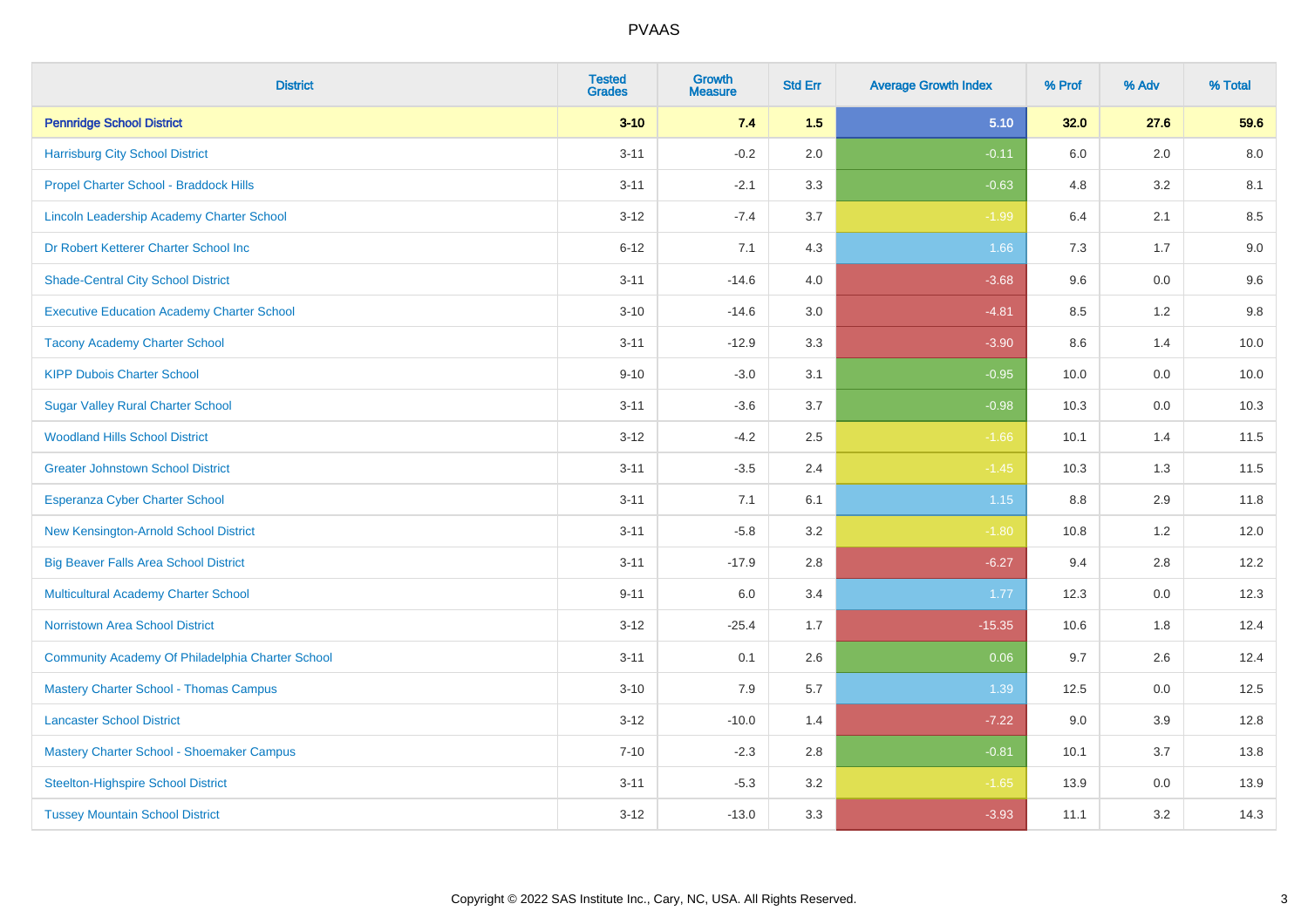| <b>District</b>                          | <b>Tested</b><br><b>Grades</b> | <b>Growth</b><br><b>Measure</b> | <b>Std Err</b> | <b>Average Growth Index</b> | % Prof | % Adv | % Total |
|------------------------------------------|--------------------------------|---------------------------------|----------------|-----------------------------|--------|-------|---------|
| <b>Pennridge School District</b>         | $3 - 10$                       | 7.4                             | 1.5            | 5.10                        | 32.0   | 27.6  | 59.6    |
| <b>Shenandoah Valley School District</b> | $3 - 11$                       | $-4.5$                          | 3.5            | $-1.29$                     | 14.3   | 0.0   | 14.3    |
| <b>Cornell School District</b>           | $3 - 11$                       | $-5.5$                          | 4.6            | $-1.20$                     | 11.3   | 3.2   | 14.5    |
| <b>Washington School District</b>        | $3 - 11$                       | $-15.9$                         | 2.9            | $-5.44$                     | 12.9   | 1.7   | 14.7    |
| <b>Hanover Area School District</b>      | $3 - 11$                       | $-14.7$                         | 4.7            | $-3.13$                     | 12.1   | 3.0   | 15.2    |
| Imhotep Institute Charter High School    | $9 - 11$                       | $-17.6$                         | 5.8            | $-3.03$                     | 15.4   | 0.0   | 15.4    |
| <b>Blacklick Valley School District</b>  | $3 - 11$                       | $-0.9$                          | 3.9            | $-0.23$                     | 7.7    | 7.7   | 15.4    |
| <b>Coatesville Area School District</b>  | $3 - 11$                       | $-9.5$                          | 1.6            | $-5.81$                     | 12.8   | 3.3   | 16.2    |
| <b>Rochester Area School District</b>    | $3 - 11$                       | $-5.7$                          | 3.9            | $-1.45$                     | 14.9   | 2.1   | 17.0    |
| <b>Muhlenberg School District</b>        | $3 - 10$                       | $-17.8$                         | 1.9            | $-9.34$                     | 12.4   | 4.6   | 17.0    |
| <b>City CHS</b>                          | $10 - 11$                      | $-5.6$                          | 2.4            | $-2.34$                     | 15.9   | 1.5   | 17.4    |
| Esperanza Academy Charter School         | $4 - 11$                       | 2.1                             | 2.1            | 1.01                        | 14.2   | 3.6   | 17.8    |
| <b>Wilkes-Barre Area School District</b> | $3 - 11$                       | $-12.4$                         | 2.4            | $-5.18$                     | 14.2   | 3.7   | 17.9    |
| <b>Sharon City School District</b>       | $3 - 11$                       | $-6.5$                          | 2.3            | $-2.79$                     | 13.1   | 5.0   | 18.1    |
| <b>Bristol Township School District</b>  | $3 - 11$                       | $-7.4$                          | 1.4            | $-5.32$                     | 13.8   | 4.6   | 18.4    |
| <b>Mcguffey School District</b>          | $3 - 11$                       | $-12.1$                         | 3.0            | $-4.06$                     | 12.8   | 5.9   | 18.6    |
| <b>Burgettstown Area School District</b> | $3 - 11$                       | $-11.2$                         | 3.2            | $-3.46$                     | 16.0   | 2.7   | 18.7    |
| <b>Columbia Borough School District</b>  | $3 - 12$                       | $-1.1$                          | 3.6            | $-0.31$                     | 17.2   | 1.7   | 19.0    |
| <b>Achievement House Charter School</b>  | $7 - 11$                       | $-8.2$                          | 3.6            | $-2.28$                     | 16.7   | 2.8   | 19.4    |
| <b>New Castle Area School District</b>   | $3 - 12$                       | $-13.6$                         | 2.3            | $-5.99$                     | 17.6   | 2.0   | 19.5    |
| <b>Frazier School District</b>           | $3 - 11$                       | $-18.9$                         | 3.4            | $-5.49$                     | 18.3   | 1.4   | 19.7    |
| <b>West Mifflin Area School District</b> | $3 - 12$                       | $-11.9$                         | 2.5            | $-4.77$                     | 15.9   | 4.0   | 19.9    |
| <b>Erie City School District</b>         | $3 - 12$                       | $-4.5$                          | 1.4            | $-3.09$                     | 13.4   | 6.7   | 20.1    |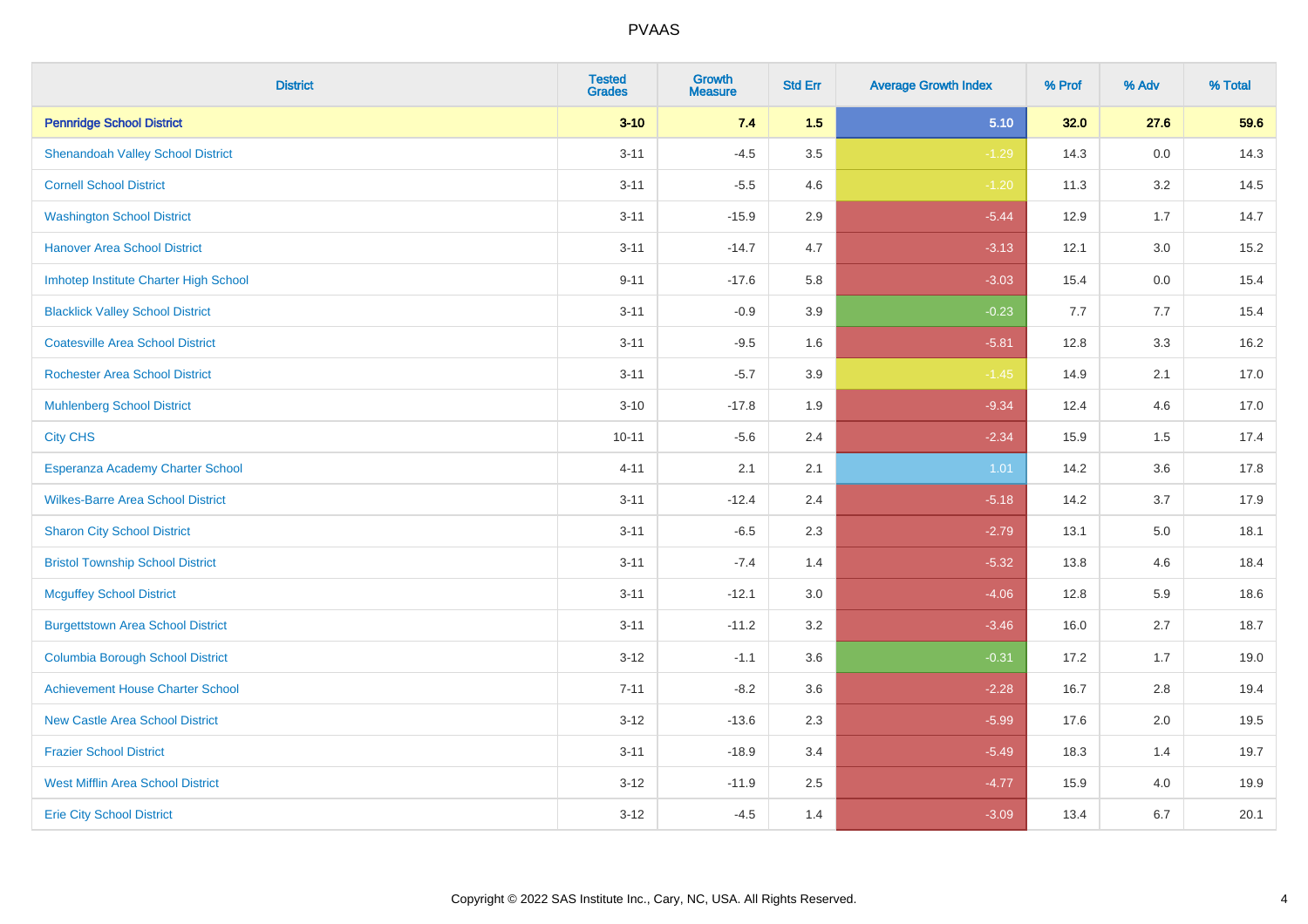| <b>District</b>                                         | <b>Tested</b><br><b>Grades</b> | Growth<br><b>Measure</b> | <b>Std Err</b> | <b>Average Growth Index</b> | % Prof | % Adv   | % Total |
|---------------------------------------------------------|--------------------------------|--------------------------|----------------|-----------------------------|--------|---------|---------|
| <b>Pennridge School District</b>                        | $3 - 10$                       | 7.4                      | 1.5            | 5.10                        | 32.0   | 27.6    | 59.6    |
| <b>Dunmore School District</b>                          | $3 - 11$                       | $-12.2$                  | 2.7            | $-4.51$                     | 15.0   | 5.3     | 20.4    |
| Jefferson County-Dubois AVTS                            | $9 - 11$                       | $-11.7$                  | 3.1            | $-3.72$                     | 17.6   | 2.8     | 20.4    |
| <b>Mastery Charter School - Pickett Campus</b>          | $6 - 10$                       | 2.7                      | $4.2\,$        | 0.65                        | 20.6   | 0.0     | 20.6    |
| <b>MaST Community Charter School II</b>                 | $3 - 10$                       | 1.4                      | 3.0            | 0.45                        | 16.1   | 4.6     | 20.7    |
| <b>Farrell Area School District</b>                     | $3 - 11$                       | $-1.9$                   | 4.2            | $-0.44$                     | 9.3    | 11.6    | 20.9    |
| <b>William Penn School District</b>                     | $3 - 12$                       | $7.0\,$                  | 1.9            | 3.61                        | 14.0   | 7.2     | 21.3    |
| Hope For Hyndman Charter School                         | $3 - 11$                       | 5.1                      | 5.8            | 0.88                        | 14.3   | 7.1     | 21.4    |
| <b>Lebanon School District</b>                          | $3 - 11$                       | $-1.2$                   | 1.9            | $-0.63$                     | 15.2   | 6.4     | 21.6    |
| <b>Carbon Career &amp; Technical Institute</b>          | $9 - 11$                       | $-9.3$                   | 3.2            | $-2.92$                     | 19.6   | $2.2\,$ | 21.7    |
| <b>Williams Valley School District</b>                  | $3 - 11$                       | 2.6                      | 3.7            | 0.69                        | 17.0   | 5.1     | 22.0    |
| <b>Southeast Delco School District</b>                  | $3 - 10$                       | 3.9                      | 3.5            | 1.12                        | 18.6   | 3.4     | 22.0    |
| <b>Williamsburg Community School District</b>           | $3 - 11$                       | $-16.9$                  | 4.1            | $-4.14$                     | 22.4   | 0.0     | 22.4    |
| <b>Antietam School District</b>                         | $3 - 10$                       | $-9.5$                   | 3.7            | $-2.57$                     | 20.9   | 1.5     | 22.4    |
| <b>Pittsburgh School District</b>                       | $3 - 11$                       | $-13.0$                  | 1.1            | $-12.25$                    | 16.1   | 6.5     | 22.6    |
| <b>Mount Carmel Area School District</b>                | $3 - 11$                       | $-7.9$                   | 2.3            | $-3.38$                     | 18.2   | 4.4     | 22.6    |
| <b>Columbia-Montour AVTS</b>                            | $9 - 10$                       | $-7.1$                   | 2.8            | $-2.52$                     | 19.5   | 3.2     | 22.7    |
| <b>Reading School District</b>                          | $3 - 11$                       | 4.3                      | 1.2            | 3.71                        | 16.8   | $6.0\,$ | 22.8    |
| Philadelphia City School District                       | $3 - 12$                       | $-7.8$                   | 0.6            | $-13.43$                    | 16.4   | 6.5     | 22.9    |
| <b>Fannett-Metal School District</b>                    | $3 - 11$                       | $-22.3$                  | 4.8            | $-4.65$                     | 16.4   | 6.6     | 23.0    |
| <b>Redbank Valley School District</b>                   | $3 - 11$                       | $-7.5$                   | 3.1            | $-2.41$                     | 12.4   | 10.6    | 23.1    |
| Center For Student Learning Charter School At Pennsbury | $6 - 12$                       | $-3.3$                   | 6.0            | $-0.55$                     | 23.1   | 0.0     | 23.1    |
| <b>Greater Nanticoke Area School District</b>           | $3 - 12$                       | $-6.8$                   | 2.6            | $-2.58$                     | 15.2   | 8.9     | 24.1    |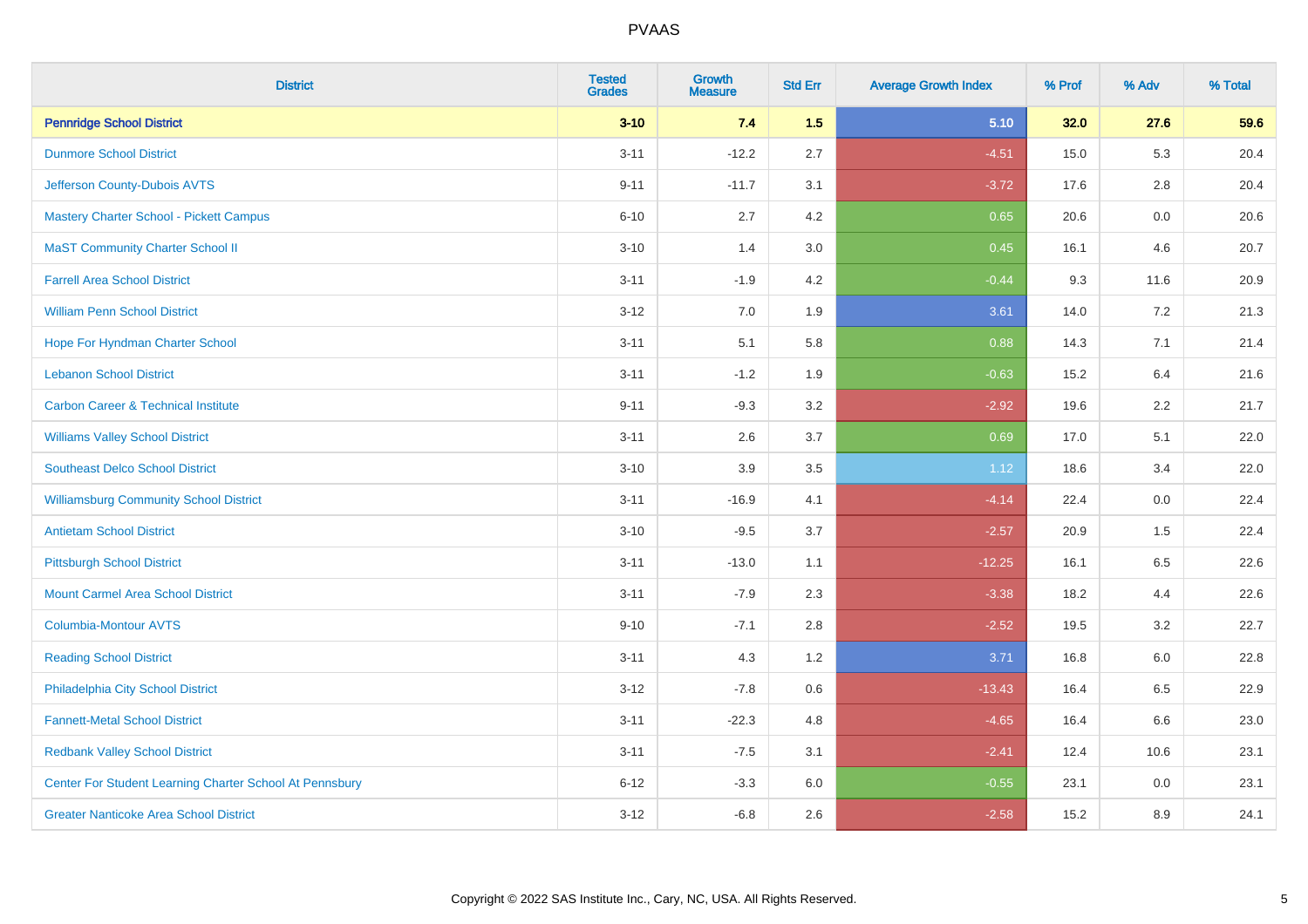| <b>District</b>                                   | <b>Tested</b><br><b>Grades</b> | <b>Growth</b><br><b>Measure</b> | <b>Std Err</b> | <b>Average Growth Index</b> | % Prof | % Adv | % Total |
|---------------------------------------------------|--------------------------------|---------------------------------|----------------|-----------------------------|--------|-------|---------|
| <b>Pennridge School District</b>                  | $3 - 10$                       | 7.4                             | 1.5            | 5.10                        | 32.0   | 27.6  | 59.6    |
| <b>Tidioute Community Charter School</b>          | $3 - 11$                       | 0.8                             | 4.4            | 0.19                        | 18.1   | 6.9   | 25.0    |
| Maritime Academy Charter School                   | $3 - 10$                       | 13.2                            | 3.1            | 4.29                        | 24.0   | 1.3   | 25.3    |
| <b>Mckeesport Area School District</b>            | $3 - 12$                       | 4.6                             | 2.2            | 2.14                        | 21.1   | 4.4   | 25.5    |
| Philadelphia Academy Charter School               | $3 - 11$                       | $-14.7$                         | 2.7            | $-5.42$                     | 21.6   | 3.9   | 25.5    |
| <b>York Academy Regional Charter School</b>       | $3 - 11$                       | $-2.3$                          | 4.4            | $-0.52$                     | 23.5   | 2.0   | 25.5    |
| Jim Thorpe Area School District                   | $3 - 11$                       | $-10.9$                         | 2.4            | $-4.48$                     | 19.5   | 6.0   | 25.5    |
| Northern Lebanon School District                  | $3 - 11$                       | $-0.7$                          | 2.3            | $-0.29$                     | 18.8   | 6.8   | 25.6    |
| <b>Mount Union Area School District</b>           | $3 - 10$                       | $-2.5$                          | 2.8            | $-0.89$                     | 19.8   | 5.8   | 25.6    |
| <b>Penn Hills School District</b>                 | $3 - 11$                       | 0.0                             | 2.4            | 0.02                        | 18.4   | 7.1   | 25.6    |
| <b>Pottstown School District</b>                  | $3 - 12$                       | 2.0                             | 2.2            | 0.88                        | 19.4   | 6.2   | 25.6    |
| Mastery Charter School - Hardy Williams           | $3 - 11$                       | 6.6                             | 3.0            | 2.21                        | 24.7   | 1.2   | 25.9    |
| Pennsylvania Distance Learning Charter School     | $3 - 12$                       | 6.8                             | 3.4            | 1.99                        | 19.8   | 6.2   | 25.9    |
| Meyersdale Area School District                   | $3 - 11$                       | $-16.1$                         | 3.3            | $-4.94$                     | 20.3   | 5.8   | 26.1    |
| South Allegheny School District                   | $3 - 11$                       | $-0.9$                          | 3.1            | $-0.30$                     | 23.8   | 2.5   | 26.2    |
| <b>Mastery Charter High School-Lenfest Campus</b> | $7 - 11$                       | $-1.8$                          | 5.8            | $-0.30$                     | 26.3   | 0.0   | 26.3    |
| <b>New Foundations Charter School</b>             | $3 - 11$                       | 0.6                             | 2.2            | 0.29                        | 22.4   | 4.0   | 26.4    |
| <b>York Co School Of Technology</b>               | $9 - 12$                       | $-10.9$                         | 1.6            | $-6.79$                     | 22.6   | 4.0   | 26.6    |
| <b>Central Cambria School District</b>            | $3 - 11$                       | $-12.7$                         | 2.3            | $-5.61$                     | 19.4   | 7.4   | 26.9    |
| <b>Roberto Clemente Charter School</b>            | $3 - 12$                       | $-3.3$                          | 4.1            | $-0.79$                     | 22.7   | 4.6   | 27.3    |
| <b>Carmichaels Area School District</b>           | $3 - 10$                       | $-7.0$                          | 3.1            | $-2.30$                     | 17.8   | 9.6   | 27.4    |
| <b>Moniteau School District</b>                   | $3 - 11$                       | $-11.8$                         | 2.9            | $-4.07$                     | 22.6   | 5.0   | 27.6    |
| <b>Scranton School District</b>                   | $3 - 12$                       | $-10.1$                         | 2.5            | $-4.04$                     | 20.0   | 7.7   | 27.7    |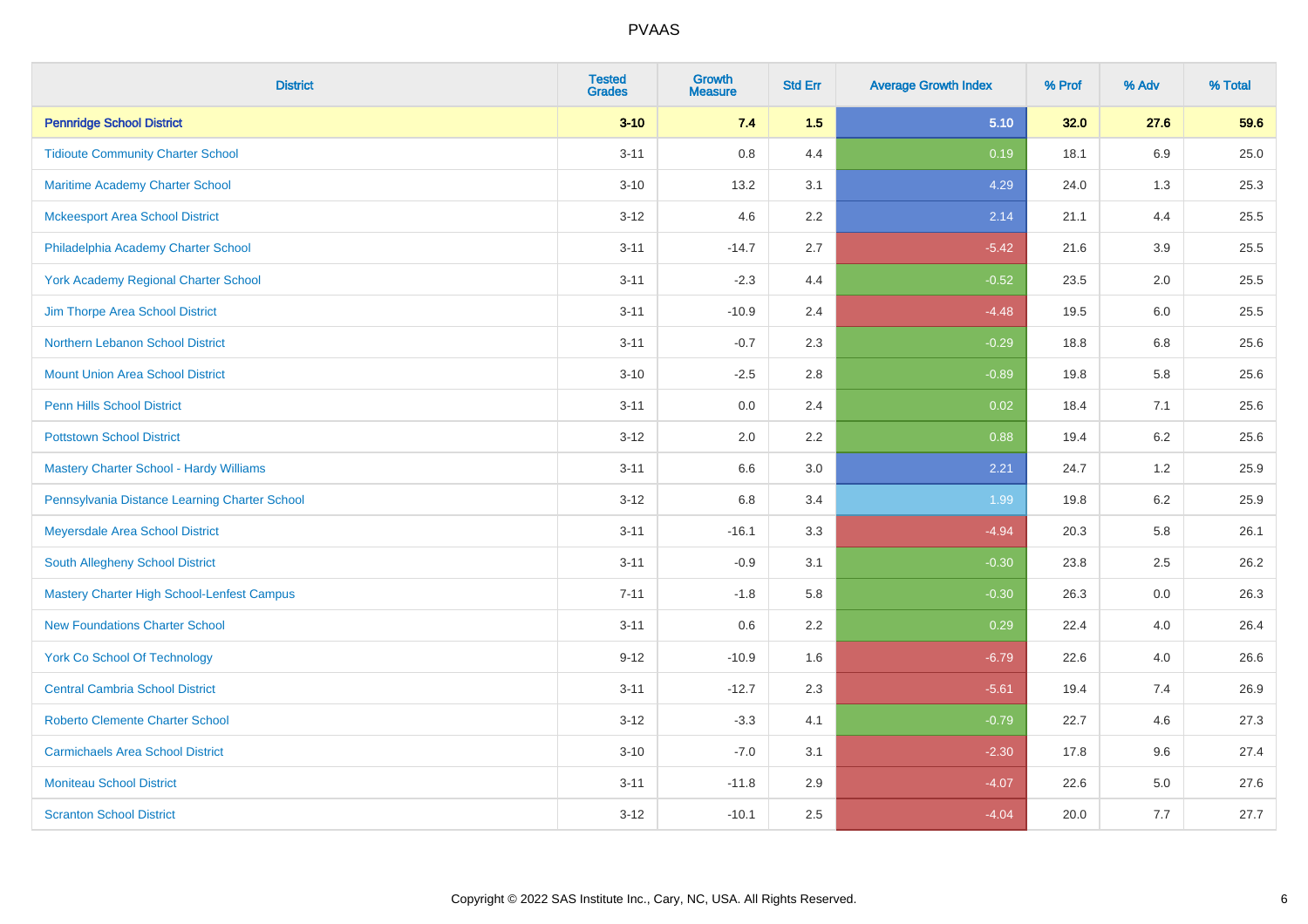| <b>District</b>                                   | <b>Tested</b><br><b>Grades</b> | Growth<br><b>Measure</b> | <b>Std Err</b> | <b>Average Growth Index</b> | % Prof | % Adv   | % Total |
|---------------------------------------------------|--------------------------------|--------------------------|----------------|-----------------------------|--------|---------|---------|
| <b>Pennridge School District</b>                  | $3 - 10$                       | 7.4                      | 1.5            | 5.10                        | 32.0   | 27.6    | 59.6    |
| Lehigh Valley Academy Regional Charter School     | $3 - 11$                       | $-5.9$                   | 3.0            | $-1.98$                     | 20.0   | 7.7     | 27.7    |
| <b>Northern Cambria School District</b>           | $3 - 11$                       | $-0.3$                   | 3.4            | $-0.09$                     | 26.5   | 1.2     | 27.7    |
| <b>Central Fulton School District</b>             | $3 - 11$                       | $-13.3$                  | 3.2            | $-4.20$                     | 18.1   | 9.7     | 27.8    |
| <b>Penns Manor Area School District</b>           | $3 - 12$                       | $-1.9$                   | 3.5            | $-0.55$                     | 24.2   | 3.8     | 28.0    |
| <b>Blairsville-Saltsburg School District</b>      | $3 - 11$                       | $-7.5$                   | 2.8            | $-2.67$                     | 20.1   | 8.2     | 28.3    |
| <b>Union School District</b>                      | $3 - 12$                       | 2.5                      | 3.7            | 0.69                        | 17.9   | 10.4    | 28.4    |
| <b>East Allegheny School District</b>             | $3 - 11$                       | $-6.4$                   | 3.0            | $-2.11$                     | 21.0   | 7.4     | 28.4    |
| <b>Susq-Cyber Charter School</b>                  | $9 - 11$                       | $-3.2$                   | 5.8            | $-0.54$                     | 23.8   | 4.8     | 28.6    |
| <b>Williamsport Area School District</b>          | $3 - 11$                       | $-11.7$                  | 1.4            | $-8.29$                     | 18.2   | 10.5    | 28.7    |
| <b>Conemaugh Valley School District</b>           | $3 - 12$                       | $-6.3$                   | 4.1            | $-1.54$                     | 23.7   | 5.1     | 28.8    |
| Ambridge Area School District                     | $3 - 12$                       | $-19.4$                  | 2.5            | $-7.64$                     | 23.2   | 5.6     | 28.9    |
| <b>Hanover Public School District</b>             | $3 - 11$                       | $-12.4$                  | 2.7            | $-4.50$                     | 22.7   | $6.2\,$ | 28.9    |
| Pennsylvania Cyber Charter School                 | $3 - 11$                       | 0.6                      | 1.5            | 0.37                        | 20.8   | 8.1     | 28.9    |
| <b>Ferndale Area School District</b>              | $3 - 10$                       | $-1.1$                   | 4.1            | $-0.27$                     | 21.0   | 7.9     | 29.0    |
| <b>Westinghouse Arts Academy Charter School</b>   | $9 - 10$                       | $-6.0$                   | 3.3            | $-1.81$                     | 20.2   | 8.9     | 29.1    |
| <b>Connellsville Area School District</b>         | $3 - 11$                       | $-5.3$                   | 2.0            | $-2.67$                     | 24.2   | 5.0     | 29.1    |
| <b>Environmental Charter School At Frick Park</b> | $3-9$                          | $-6.2$                   | 3.7            | $-1.67$                     | 25.9   | 3.4     | 29.3    |
| <b>Shamokin Area School District</b>              | $3 - 11$                       | $-2.6$                   | 2.5            | $-1.06$                     | 19.6   | 9.8     | 29.3    |
| <b>Dauphin County Technical School</b>            | $9 - 11$                       | $-3.9$                   | 2.3            | $-1.67$                     | 18.3   | 11.1    | 29.3    |
| <b>Hazleton Area School District</b>              | $3 - 11$                       | 6.0                      | 1.6            | 3.85                        | 20.5   | 9.0     | 29.5    |
| <b>Pottsville Area School District</b>            | $3 - 12$                       | $-4.9$                   | 2.1            | $-2.36$                     | 21.8   | 7.9     | 29.6    |
| <b>Mahanoy Area School District</b>               | $3 - 10$                       | $-3.4$                   | 3.1            | $-1.07$                     | 21.4   | 8.6     | 30.0    |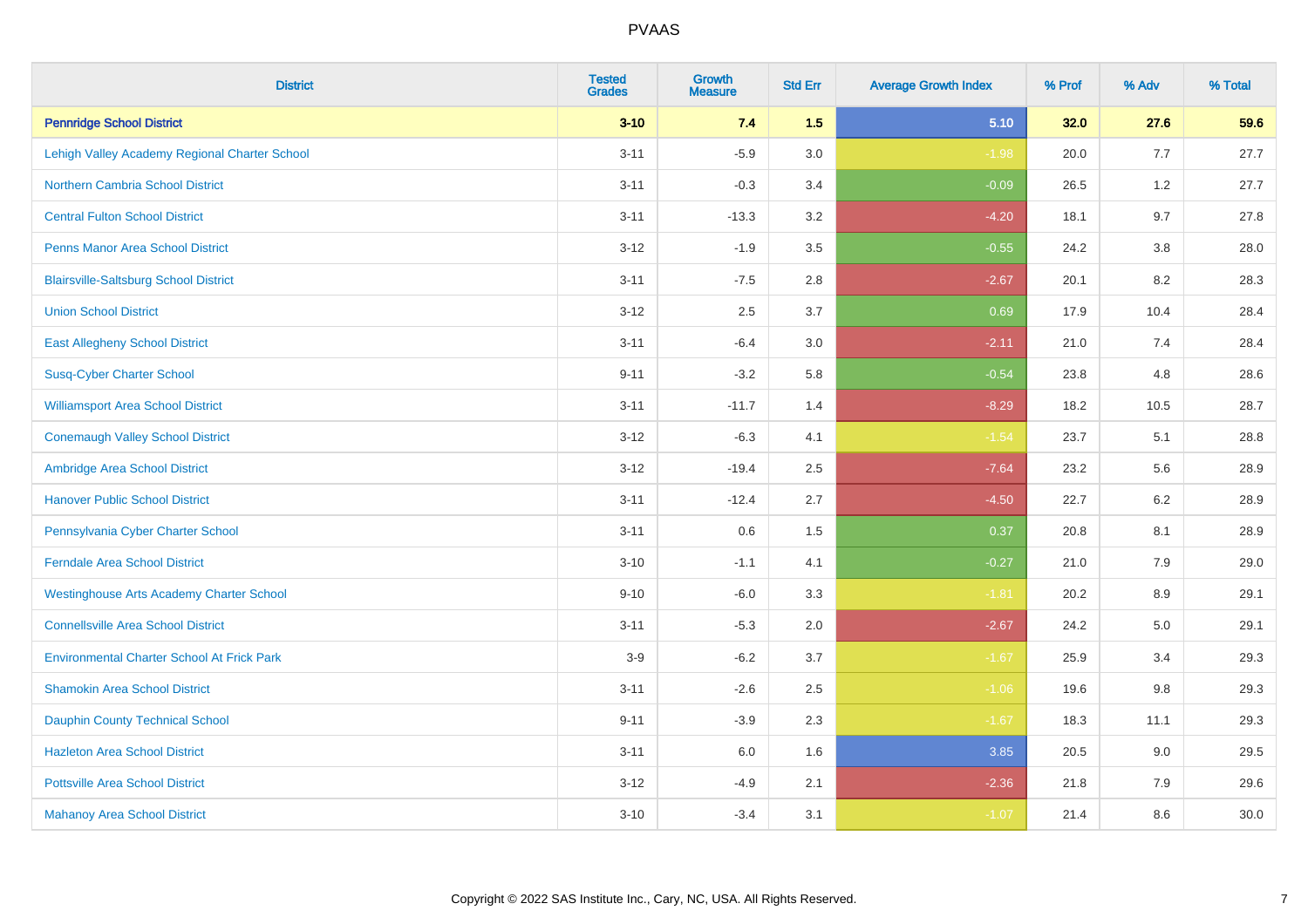| <b>District</b>                             | <b>Tested</b><br><b>Grades</b> | Growth<br><b>Measure</b> | <b>Std Err</b> | <b>Average Growth Index</b> | % Prof | % Adv   | % Total  |
|---------------------------------------------|--------------------------------|--------------------------|----------------|-----------------------------|--------|---------|----------|
| <b>Pennridge School District</b>            | $3 - 10$                       | 7.4                      | 1.5            | 5.10                        | 32.0   | 27.6    | 59.6     |
| Insight PA Cyber Charter School             | $3 - 11$                       | $-9.4$                   | 5.8            | $-1.62$                     | 25.6   | 4.6     | 30.2     |
| <b>Carbondale Area School District</b>      | $3 - 10$                       | $-2.8$                   | 3.2            | $-0.87$                     | 27.5   | 2.9     | 30.4     |
| <b>Brownsville Area School District</b>     | $3 - 12$                       | 3.9                      | 3.8            | 1.04                        | 22.0   | $8.5\,$ | $30.5\,$ |
| <b>Trinity Area School District</b>         | $3 - 11$                       | $-8.7$                   | 1.8            | $-4.87$                     | 20.9   | 9.8     | 30.8     |
| <b>East Lycoming School District</b>        | $3 - 11$                       | $-10.9$                  | 2.1            | $-5.08$                     | 22.5   | 8.2     | 30.8     |
| Jeannette City School District              | $3 - 11$                       | $-0.7$                   | 3.4            | $-0.20$                     | 26.8   | 4.1     | 30.9     |
| <b>Bristol Borough School District</b>      | $3 - 12$                       | $-5.9$                   | 2.9            | $-2.00$                     | 27.8   | 3.3     | 31.1     |
| Lackawanna Trail School District            | $3 - 10$                       | $-11.0$                  | 3.3            | $-3.35$                     | 13.1   | 18.0    | 31.2     |
| <b>Freedom Area School District</b>         | $3 - 11$                       | $-6.3$                   | 3.1            | $-2.04$                     | 22.9   | 8.4     | 31.3     |
| <b>Wyoming Valley West School District</b>  | $3 - 11$                       | $-5.5$                   | 2.3            | $-2.38$                     | 22.2   | 9.2     | 31.4     |
| <b>Monessen City School District</b>        | $3 - 10$                       | $-3.9$                   | 5.6            | $-0.69$                     | 21.0   | 10.5    | 31.6     |
| <b>Bethlehem Area School District</b>       | $3 - 11$                       | $-4.5$                   | 1.1            | $-3.91$                     | 20.4   | 11.3    | 31.7     |
| North Schuylkill School District            | $3 - 11$                       | $-4.7$                   | 2.2            | $-2.16$                     | 20.2   | 11.7    | 31.9     |
| <b>Susquehanna Township School District</b> | $3 - 12$                       | 3.9                      | 2.7            | 1.45                        | 19.0   | 13.1    | 32.0     |
| <b>Juniata Valley School District</b>       | $3 - 11$                       | 1.6                      | 3.2            | 0.51                        | 23.1   | 9.4     | 32.5     |
| <b>Cheltenham School District</b>           | $3 - 11$                       | $-17.6$                  | 2.0            | $-8.74$                     | 24.4   | 8.3     | 32.6     |
| <b>Wattsburg Area School District</b>       | $3 - 11$                       | 1.0                      | 2.7            | 0.36                        | 20.4   | 12.4    | 32.7     |
| <b>West York Area School District</b>       | $3 - 12$                       | $-9.8$                   | 2.7            | $-3.57$                     | 21.9   | 10.9    | 32.8     |
| <b>Corry Area School District</b>           | $3 - 11$                       | $-6.8$                   | 2.3            | $-3.01$                     | 24.0   | 8.8     | 32.8     |
| <b>Chartiers-Houston School District</b>    | $3 - 10$                       | $-16.5$                  | 3.5            | $-4.79$                     | 26.3   | 6.6     | 32.9     |
| <b>Carlynton School District</b>            | $3 - 11$                       | $-2.0$                   | 3.2            | $-0.62$                     | 27.9   | 5.2     | 33.1     |
| <b>Forbes Road School District</b>          | $3 - 11$                       | $-11.5$                  | 4.7            | $-2.43$                     | 23.1   | 10.3    | 33.3     |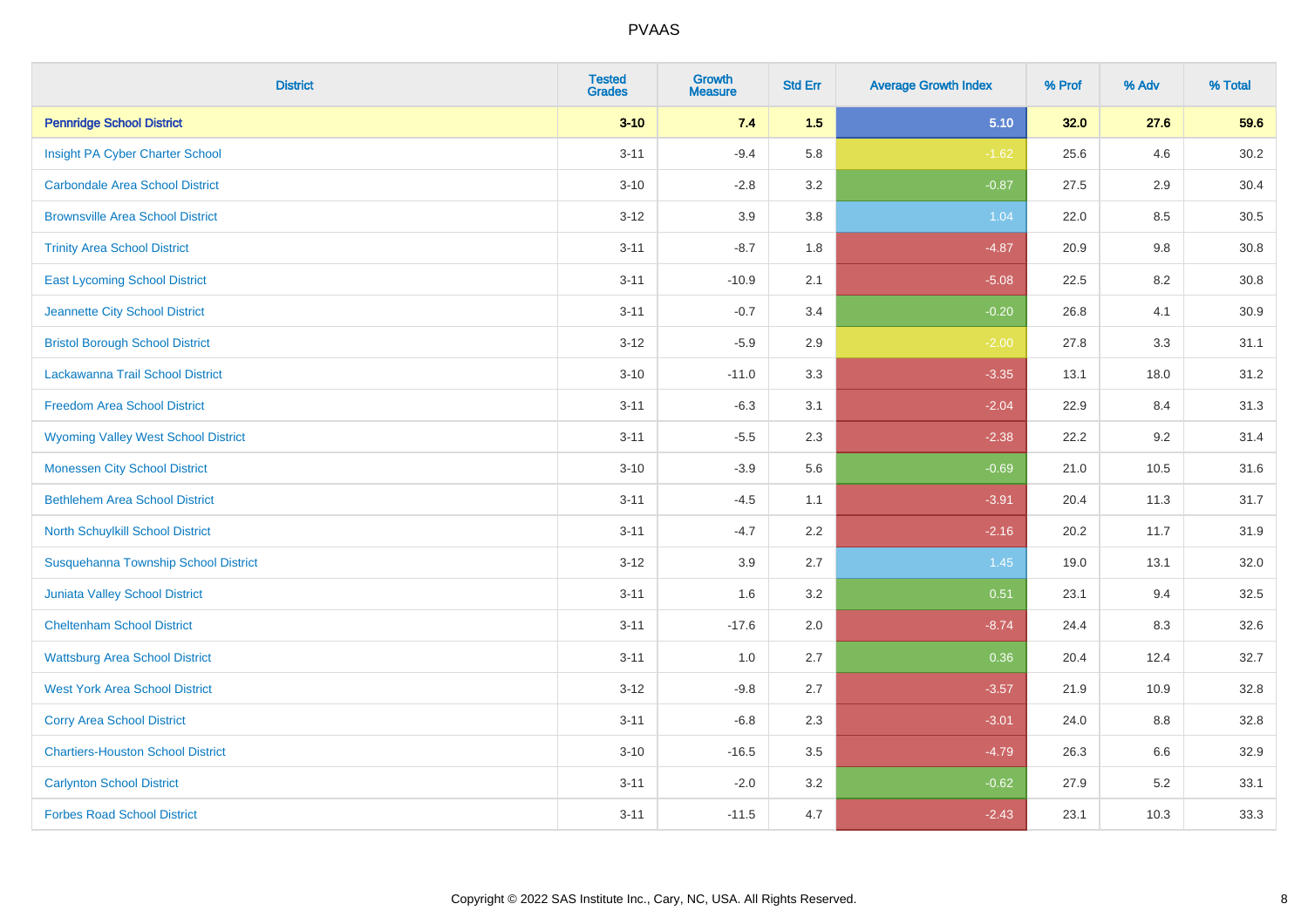| <b>District</b>                                | <b>Tested</b><br><b>Grades</b> | <b>Growth</b><br><b>Measure</b> | <b>Std Err</b> | <b>Average Growth Index</b> | % Prof | % Adv | % Total |
|------------------------------------------------|--------------------------------|---------------------------------|----------------|-----------------------------|--------|-------|---------|
| <b>Pennridge School District</b>               | $3 - 10$                       | 7.4                             | 1.5            | 5.10                        | 32.0   | 27.6  | 59.6    |
| <b>Titusville Area School District</b>         | $3 - 11$                       | $-5.0$                          | 2.5            | $-1.98$                     | 26.5   | 6.8   | 33.3    |
| Harmony Area School District                   | $3 - 10$                       | $-5.7$                          | 5.0            | $-1.13$                     | 33.3   | 0.0   | 33.3    |
| <b>Berwick Area School District</b>            | $3 - 11$                       | $-6.9$                          | 2.4            | $-2.84$                     | 22.3   | 11.5  | 33.8    |
| Schuylkill Haven Area School District          | $3 - 11$                       | $-5.3$                          | 2.7            | $-1.96$                     | 22.2   | 11.6  | 33.8    |
| <b>Forest Area School District</b>             | $3 - 11$                       | $-1.8$                          | 4.7            | $-0.37$                     | 18.9   | 15.1  | 34.0    |
| <b>Interboro School District</b>               | $3 - 12$                       | $-8.4$                          | 2.0            | $-4.27$                     | 27.6   | 6.4   | 34.1    |
| <b>Milton Area School District</b>             | $3 - 11$                       | $-10.1$                         | 2.5            | $-4.04$                     | 23.0   | 11.3  | 34.2    |
| <b>Marion Center Area School District</b>      | $3 - 10$                       | 0.8                             | 2.9            | 0.27                        | 23.3   | 11.1  | 34.4    |
| Millersburg Area School District               | $3 - 11$                       | $-6.6$                          | 3.4            | $-1.92$                     | 24.1   | 10.3  | 34.5    |
| Lehigh Valley Charter High School For The Arts | $9 - 10$                       | $-11.8$                         | 2.5            | $-4.76$                     | 28.9   | 5.7   | 34.6    |
| <b>Tulpehocken Area School District</b>        | $3 - 12$                       | 1.0                             | 4.9            | 0.20                        | 11.5   | 23.1  | 34.6    |
| Jefferson-Morgan School District               | $3 - 10$                       | $-12.0$                         | 3.9            | $-3.09$                     | 28.6   | 6.1   | 34.7    |
| <b>Forest City Regional School District</b>    | $3 - 12$                       | $-1.2$                          | 3.6            | $-0.33$                     | 26.5   | 8.2   | 34.7    |
| <b>Towanda Area School District</b>            | $3 - 11$                       | $-4.0$                          | 2.6            | $-1.52$                     | 24.8   | 9.9   | 34.8    |
| <b>Southern Fulton School District</b>         | $3 - 11$                       | $-5.1$                          | 4.0            | $-1.29$                     | 21.7   | 13.0  | 34.8    |
| <b>Bensalem Township School District</b>       | $3 - 11$                       | 1.0                             | 1.6            | 0.63                        | 24.3   | 10.7  | 34.9    |
| <b>Eastern Lebanon County School District</b>  | $3 - 11$                       | 4.0                             | 2.1            | 1.89                        | 23.5   | 11.5  | 35.0    |
| East Stroudsburg Area School District          | $3 - 11$                       | $-4.9$                          | 1.4            | $-3.38$                     | 22.7   | 12.5  | 35.2    |
| <b>Cranberry Area School District</b>          | $3 - 12$                       | $-0.9$                          | 3.1            | $-0.29$                     | 25.5   | 9.7   | 35.2    |
| <b>Commodore Perry School District</b>         | $3 - 11$                       | $-10.4$                         | 4.5            | $-2.30$                     | 29.4   | 5.9   | 35.3    |
| <b>Ellwood City Area School District</b>       | $3 - 11$                       | $-12.5$                         | 3.1            | $-4.00$                     | 26.7   | 8.7   | 35.4    |
| <b>Laurel Highlands School District</b>        | $3 - 11$                       | $-3.8$                          | 2.3            | $-1.63$                     | 20.9   | 14.6  | 35.4    |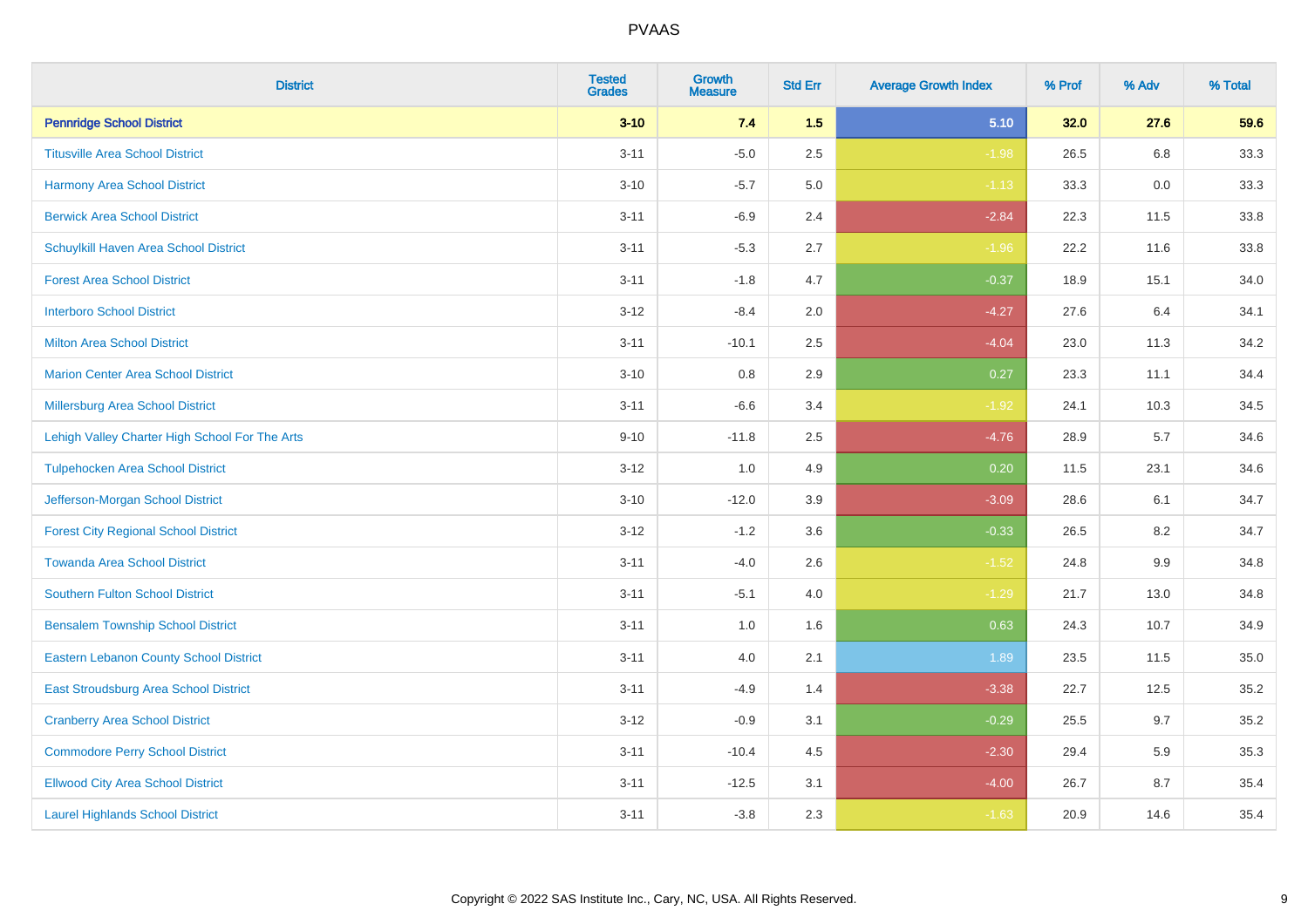| <b>District</b>                           | <b>Tested</b><br><b>Grades</b> | <b>Growth</b><br><b>Measure</b> | <b>Std Err</b> | <b>Average Growth Index</b> | % Prof | % Adv | % Total |
|-------------------------------------------|--------------------------------|---------------------------------|----------------|-----------------------------|--------|-------|---------|
| <b>Pennridge School District</b>          | $3 - 10$                       | 7.4                             | 1.5            | 5.10                        | 32.0   | 27.6  | 59.6    |
| <b>Northeast Bradford School District</b> | $3 - 10$                       | $-5.0$                          | 3.7            | $-1.35$                     | 30.6   | 4.8   | 35.5    |
| <b>Somerset Area School District</b>      | $3 - 11$                       | $-7.6$                          | 2.4            | $-3.17$                     | 21.0   | 14.5  | 35.5    |
| <b>Upper Darby School District</b>        | $3 - 12$                       | 11.2                            | 1.4            | 8.28                        | 23.8   | 11.8  | 35.6    |
| <b>Panther Valley School District</b>     | $3 - 12$                       | $-13.3$                         | 3.2            | $-4.10$                     | 31.5   | 4.1   | 35.6    |
| <b>Centennial School District</b>         | $3 - 10$                       | 1.5                             | 1.5            | 0.98                        | 23.6   | 12.4  | 36.0    |
| <b>Brentwood Borough School District</b>  | $3 - 11$                       | 1.3                             | 3.0            | 0.44                        | 20.2   | 16.0  | 36.2    |
| <b>Mercer Area School District</b>        | $3 - 11$                       | 2.2                             | 3.1            | 0.70                        | 24.4   | 11.8  | 36.2    |
| <b>Mid Valley School District</b>         | $3 - 10$                       | $-11.1$                         | 2.7            | $-4.07$                     | 28.3   | 8.1   | 36.4    |
| <b>Reynolds School District</b>           | $3 - 10$                       | $-3.0$                          | 3.5            | $-0.87$                     | 27.3   | 9.1   | 36.4    |
| <b>Warren County School District</b>      | $3 - 11$                       | $-0.1$                          | 1.6            | $-0.06$                     | 26.7   | 9.7   | 36.4    |
| <b>Franklin Area School District</b>      | $3 - 11$                       | $-3.7$                          | 2.6            | $-1.43$                     | 30.5   | 5.9   | 36.4    |
| <b>Big Spring School District</b>         | $3 - 11$                       | $-9.8$                          | 2.3            | $-4.32$                     | 23.6   | 12.9  | 36.5    |
| <b>Montgomery Area School District</b>    | $3 - 11$                       | $-5.8$                          | 3.2            | $-1.83$                     | 25.0   | 11.5  | 36.5    |
| Southern Tioga School District            | $3 - 11$                       | $-0.1$                          | 2.8            | $-0.03$                     | 26.3   | 10.3  | 36.6    |
| <b>Greenville Area School District</b>    | $3 - 11$                       | $-13.2$                         | 3.0            | $-4.45$                     | 32.1   | 4.6   | 36.7    |
| <b>Canton Area School District</b>        | $3 - 11$                       | 8.4                             | 2.9            | 2.92                        | 13.8   | 23.0  | 36.8    |
| <b>Bethlehem-Center School District</b>   | $3 - 10$                       | 2.1                             | 3.5            | 0.59                        | 32.3   | 4.6   | 36.9    |
| <b>Salisbury Township School District</b> | $3 - 11$                       | 5.8                             | 3.6            | 1.62                        | 24.4   | 12.6  | 37.0    |
| <b>Ringgold School District</b>           | $3 - 11$                       | 2.9                             | 2.2            | 1.32                        | 23.8   | 13.3  | 37.1    |
| <b>Minersville Area School District</b>   | $3 - 11$                       | $-2.9$                          | 3.4            | $-0.86$                     | 27.4   | 9.7   | 37.1    |
| <b>Conneaut School District</b>           | $3-12$                         | $-2.3$                          | 2.6            | $-0.91$                     | 27.4   | 9.7   | 37.1    |
| <b>Easton Area School District</b>        | $3 - 12$                       | 6.3                             | 1.3            | 4.91                        | 24.1   | 13.0  | 37.1    |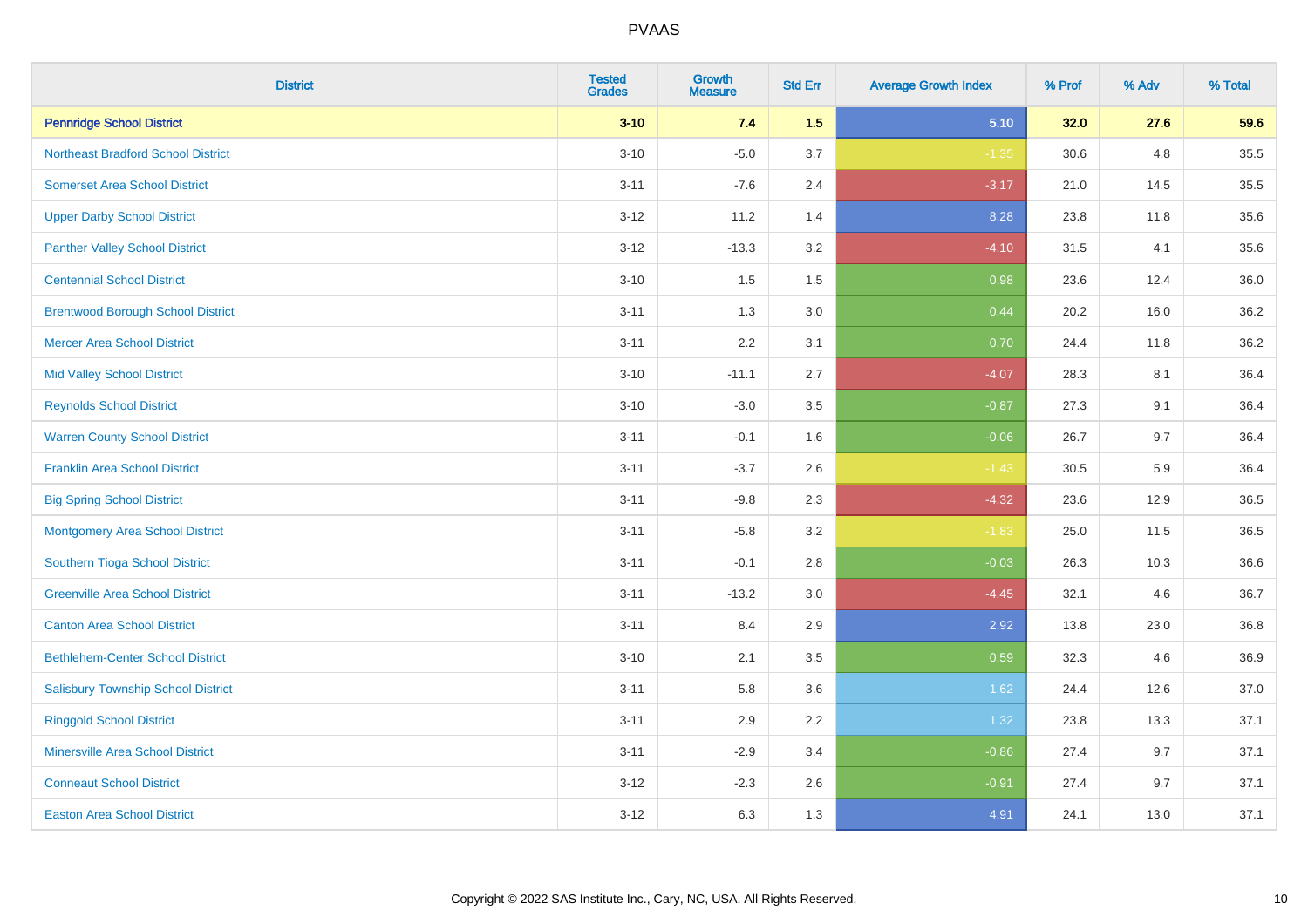| <b>District</b>                            | <b>Tested</b><br><b>Grades</b> | <b>Growth</b><br><b>Measure</b> | <b>Std Err</b> | <b>Average Growth Index</b> | % Prof | % Adv | % Total |
|--------------------------------------------|--------------------------------|---------------------------------|----------------|-----------------------------|--------|-------|---------|
| <b>Pennridge School District</b>           | $3 - 10$                       | 7.4                             | 1.5            | 5.10                        | 32.0   | 27.6  | 59.6    |
| <b>Butler Area School District</b>         | $3 - 11$                       | $-14.1$                         | 1.5            | $-9.60$                     | 26.4   | 11.1  | 37.5    |
| <b>Moshannon Valley School District</b>    | $3 - 10$                       | $-5.1$                          | 4.6            | $-1.12$                     | 25.0   | 12.5  | 37.5    |
| <b>Deer Lakes School District</b>          | $3 - 11$                       | $-10.0$                         | 2.5            | $-4.02$                     | 27.7   | 9.9   | 37.6    |
| Southern Huntingdon County School District | $3 - 11$                       | $-5.9$                          | 3.4            | $-1.76$                     | 32.8   | 4.9   | 37.7    |
| <b>Riverside School District</b>           | $3 - 11$                       | $-6.2$                          | 2.7            | $-2.33$                     | 20.8   | 17.0  | 37.7    |
| <b>Yough School District</b>               | $3 - 10$                       | $-6.2$                          | 2.7            | $-2.27$                     | 28.9   | 8.8   | 37.7    |
| <b>Port Allegany School District</b>       | $3 - 11$                       | 6.5                             | 3.7            | 1.74                        | 26.4   | 11.3  | 37.7    |
| <b>Wellsboro Area School District</b>      | $3 - 11$                       | $-6.3$                          | 3.0            | $-2.08$                     | 24.4   | 13.4  | 37.8    |
| <b>Elk Lake School District</b>            | $3 - 11$                       | $-6.1$                          | 2.9            | $-2.12$                     | 26.3   | 11.6  | 37.9    |
| <b>Governor Mifflin School District</b>    | $3 - 11$                       | $-4.4$                          | 1.6            | $-2.69$                     | 30.3   | 7.7   | 38.0    |
| <b>Cambria Heights School District</b>     | $3 - 10$                       | $-6.2$                          | 2.9            | $-2.11$                     | 25.0   | 13.0  | 38.0    |
| <b>Chartiers Valley School District</b>    | $3 - 11$                       | $-9.1$                          | 2.1            | $-4.23$                     | 20.7   | 17.4  | 38.0    |
| <b>Central Dauphin School District</b>     | $3 - 11$                       | $-5.2$                          | 1.2            | $-4.24$                     | 29.3   | 8.7   | 38.0    |
| <b>Charleroi School District</b>           | $3 - 11$                       | $-4.3$                          | 2.7            | $-1.55$                     | 22.2   | 15.9  | 38.1    |
| <b>Bucks County Technical High School</b>  | $9 - 10$                       | $-2.9$                          | 2.2            | $-1.29$                     | 27.7   | 10.4  | 38.2    |
| Catasauqua Area School District            | $3 - 12$                       | $-7.3$                          | 2.8            | $-2.58$                     | 27.1   | 11.2  | 38.3    |
| <b>Bangor Area School District</b>         | $3 - 12$                       | $-1.2$                          | 2.0            | $-0.60$                     | 25.8   | 12.7  | 38.5    |
| <b>Southeastern Greene School District</b> | $3 - 10$                       | $-2.3$                          | 4.4            | $-0.53$                     | 29.0   | 9.7   | 38.7    |
| Philipsburg-Osceola Area School District   | $3 - 11$                       | 4.1                             | 3.0            | 1.37                        | 22.5   | 16.2  | 38.8    |
| <b>Pottsgrove School District</b>          | $3 - 11$                       | $-5.5$                          | 2.0            | $-2.78$                     | 28.6   | 10.3  | 38.8    |
| Salisbury-Elk Lick School District         | $3 - 11$                       | $-8.4$                          | 5.8            | $-1.45$                     | 33.3   | 5.6   | 38.9    |
| <b>Blue Ridge School District</b>          | $3 - 11$                       | 8.3                             | 3.7            | 2.24                        | 29.6   | 9.3   | 38.9    |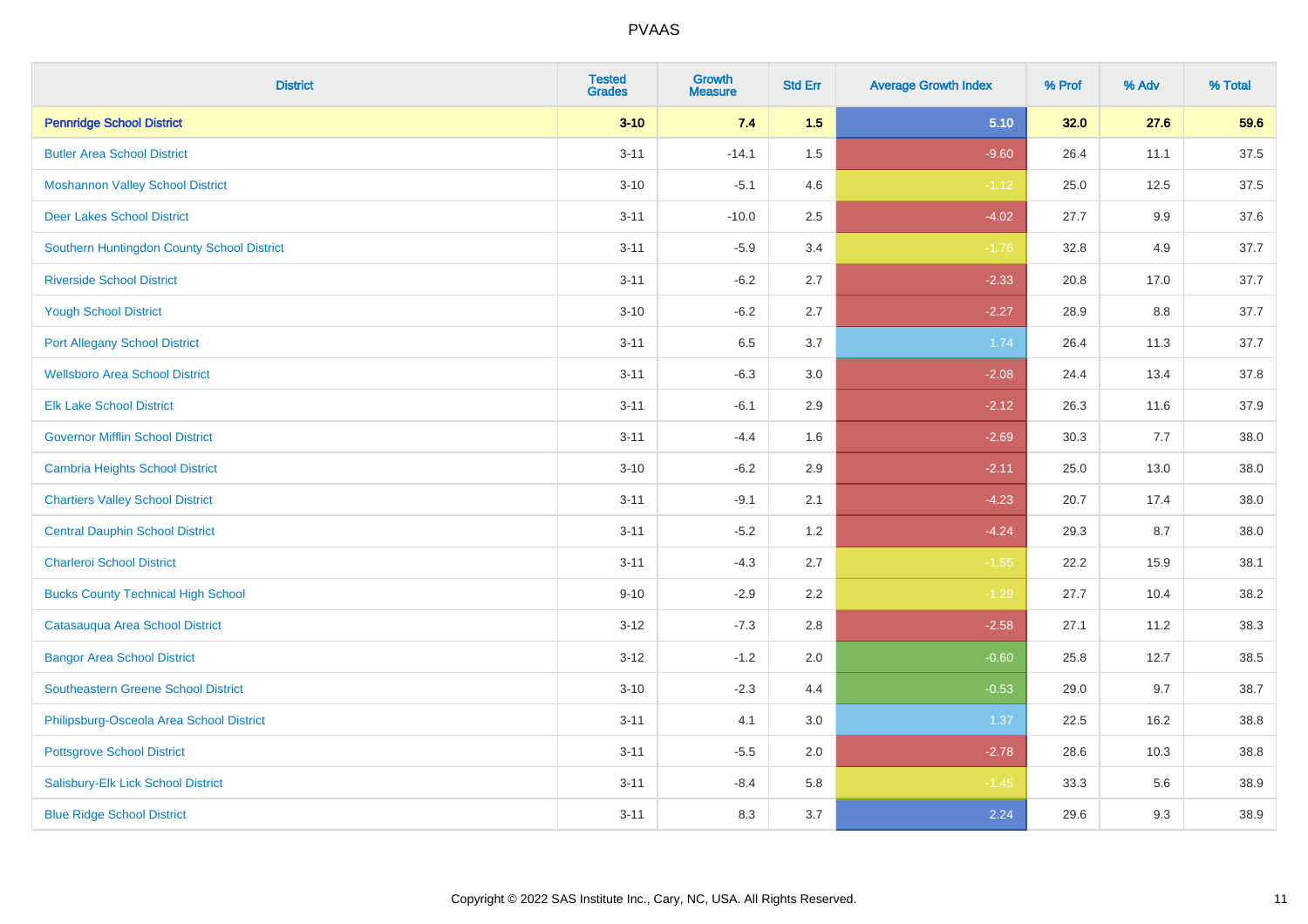| <b>District</b>                               | <b>Tested</b><br><b>Grades</b> | <b>Growth</b><br><b>Measure</b> | <b>Std Err</b> | <b>Average Growth Index</b> | % Prof | % Adv | % Total |
|-----------------------------------------------|--------------------------------|---------------------------------|----------------|-----------------------------|--------|-------|---------|
| <b>Pennridge School District</b>              | $3 - 10$                       | 7.4                             | 1.5            | 5.10                        | 32.0   | 27.6  | 59.6    |
| <b>Pleasant Valley School District</b>        | $3 - 11$                       | $-3.3$                          | 1.8            | $-1.80$                     | 28.5   | 10.4  | 39.0    |
| <b>Uniontown Area School District</b>         | $3 - 11$                       | $-2.8$                          | 3.1            | $-0.91$                     | 31.7   | 7.3   | 39.0    |
| <b>Forest Hills School District</b>           | $3 - 11$                       | 1.8                             | 2.5            | 0.71                        | 28.8   | 10.3  | 39.1    |
| Penn-Delco School District                    | $3 - 11$                       | 1.3                             | 1.8            | 0.75                        | 26.5   | 12.6  | 39.1    |
| <b>Shikellamy School District</b>             | $3 - 10$                       | $-8.3$                          | 2.4            | $-3.42$                     | 20.8   | 18.5  | 39.2    |
| Selinsgrove Area School District              | $3 - 12$                       | $-5.7$                          | 2.1            | $-2.74$                     | 25.4   | 13.9  | 39.2    |
| <b>Troy Area School District</b>              | $3 - 10$                       | $-4.7$                          | 3.2            | $-1.46$                     | 22.8   | 16.5  | 39.2    |
| Northern Lehigh School District               | $3 - 12$                       | 6.1                             | 2.5            | 2.42                        | 21.4   | 18.0  | 39.3    |
| <b>Chambersburg Area School District</b>      | $3 - 11$                       | $-5.6$                          | 1.3            | $-4.42$                     | 24.2   | 15.2  | 39.4    |
| <b>Cameron County School District</b>         | $3-12$                         | $-5.0$                          | 4.4            | $-1.12$                     | 34.9   | 4.8   | 39.7    |
| <b>Ligonier Valley School District</b>        | $3 - 11$                       | $-10.8$                         | 3.1            | $-3.43$                     | 34.1   | 5.8   | 39.9    |
| <b>Tri-Valley School District</b>             | $3 - 10$                       | $-2.7$                          | 3.9            | $-0.69$                     | 31.0   | 9.5   | 40.5    |
| <b>Union City Area School District</b>        | $3 - 12$                       | $-8.7$                          | 3.3            | $-2.59$                     | 29.7   | 10.9  | 40.6    |
| <b>Susquehanna Community School District</b>  | $3 - 11$                       | $-4.5$                          | 3.8            | $-1.19$                     | 31.9   | 8.8   | 40.7    |
| <b>Derry Area School District</b>             | $3 - 11$                       | $-11.8$                         | 2.6            | $-4.53$                     | 34.8   | 6.1   | 40.9    |
| Lehigh Career & Technical Institute           | $10 - 12$                      | $-0.7$                          | 6.3            | $-0.11$                     | 36.4   | 4.6   | 40.9    |
| <b>Keystone Oaks School District</b>          | $3 - 11$                       | $-7.2$                          | 2.3            | $-3.14$                     | 30.0   | 11.1  | 41.0    |
| <b>Weatherly Area School District</b>         | $3 - 11$                       | $-5.8$                          | 4.0            | $-1.44$                     | 32.1   | 8.9   | 41.1    |
| <b>Shanksville-Stonycreek School District</b> | $3 - 10$                       | $-8.6$                          | 5.5            | $-1.55$                     | 17.6   | 23.5  | 41.2    |
| <b>Kiski Area School District</b>             | $3 - 11$                       | $-4.0$                          | 2.0            | $-1.99$                     | 23.1   | 18.2  | 41.3    |
| <b>Purchase Line School District</b>          | $3 - 12$                       | 4.3                             | 3.3            | 1.30                        | 32.3   | 9.0   | 41.4    |
| <b>Pittston Area School District</b>          | $3 - 11$                       | $-8.2$                          | 2.2            | $-3.75$                     | 26.7   | 14.8  | 41.5    |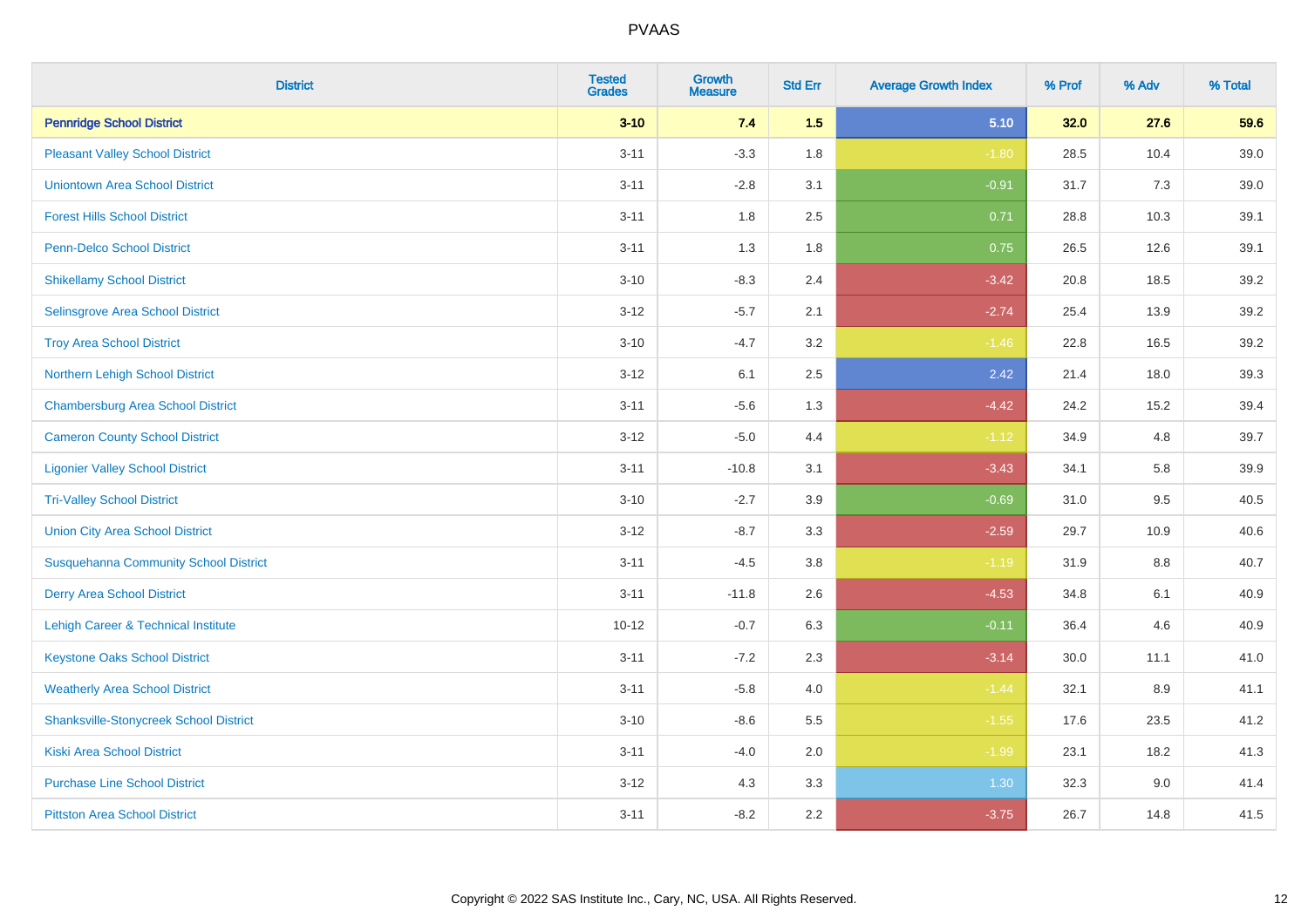| <b>District</b>                                    | <b>Tested</b><br><b>Grades</b> | <b>Growth</b><br><b>Measure</b> | <b>Std Err</b> | <b>Average Growth Index</b> | % Prof | % Adv | % Total |
|----------------------------------------------------|--------------------------------|---------------------------------|----------------|-----------------------------|--------|-------|---------|
| <b>Pennridge School District</b>                   | $3 - 10$                       | 7.4                             | 1.5            | 5.10                        | 32.0   | 27.6  | 59.6    |
| <b>Wyoming Area School District</b>                | $3 - 10$                       | $-5.5$                          | 2.5            | $-2.21$                     | 32.0   | 9.6   | 41.6    |
| <b>West Middlesex Area School District</b>         | $3 - 10$                       | $-7.4$                          | 3.5            | $-2.11$                     | 32.0   | 9.6   | 41.6    |
| <b>Northern Potter School District</b>             | $3 - 12$                       | 6.8                             | 4.6            | 1.48                        | 30.6   | 11.1  | 41.7    |
| <b>Old Forge School District</b>                   | $3 - 12$                       | $-11.3$                         | 3.1            | $-3.62$                     | 28.6   | 13.2  | 41.8    |
| <b>School Lane Charter School</b>                  | $3 - 11$                       | 2.6                             | 3.6            | 0.72                        | 23.1   | 18.7  | 41.8    |
| <b>Keystone Central School District</b>            | $3 - 11$                       | 3.6                             | 1.8            | 2.04                        | 27.1   | 14.6  | 41.8    |
| <b>Juniata County School District</b>              | $3 - 12$                       | 7.7                             | 2.0            | 3.81                        | 22.9   | 18.9  | 41.8    |
| <b>Collegium Charter School</b>                    | $3 - 10$                       | 21.2                            | 2.6            | 8.18                        | 25.4   | 16.4  | 41.8    |
| Northern Tioga School District                     | $3 - 12$                       | 6.8                             | 2.6            | 2.64                        | 25.0   | 16.9  | 41.9    |
| <b>Neshannock Township School District</b>         | $3 - 10$                       | $-12.5$                         | 2.7            | $-4.73$                     | 29.0   | 13.0  | 42.0    |
| <b>Mount Pleasant Area School District</b>         | $3 - 11$                       | $-5.4$                          | 2.3            | $-2.37$                     | 33.3   | 8.7   | 42.0    |
| <b>Oxford Area School District</b>                 | $3 - 11$                       | $-3.1$                          | 1.8            | $-1.77$                     | 27.5   | 14.5  | 42.0    |
| <b>Avella Area School District</b>                 | $3 - 12$                       | 1.6                             | 4.7            | 0.34                        | 34.8   | 7.2   | 42.0    |
| <b>Grove City Area School District</b>             | $3 - 12$                       | $-8.8$                          | 2.3            | $-3.89$                     | 25.6   | 16.4  | 42.0    |
| <b>Crawford Central School District</b>            | $3 - 11$                       | 5.7                             | 2.1            | 2.71                        | 26.4   | 15.8  | 42.1    |
| Oil City Area School District                      | $3 - 11$                       | 8.6                             | 2.4            | 3.56                        | 29.1   | 13.1  | 42.2    |
| <b>Solanco School District</b>                     | $3 - 11$                       | 2.2                             | 1.8            | 1.18                        | 27.2   | 15.0  | 42.3    |
| <b>Northgate School District</b>                   | $3 - 11$                       | $-3.0$                          | 3.4            | $-0.85$                     | 35.6   | 6.8   | 42.4    |
| <b>Commonwealth Charter Academy Charter School</b> | $3 - 10$                       | 4.2                             | 1.6            | 2.68                        | 27.0   | 15.6  | 42.5    |
| <b>Conrad Weiser Area School District</b>          | $3 - 11$                       | 7.1                             | 2.1            | 3.34                        | 28.2   | 14.4  | 42.6    |
| <b>New Brighton Area School District</b>           | $3 - 11$                       | $-2.1$                          | 3.2            | $-0.65$                     | 31.5   | 11.1  | 42.6    |
| <b>Central Greene School District</b>              | $3 - 11$                       | $-0.4$                          | 2.5            | $-0.15$                     | 27.8   | 14.8  | 42.6    |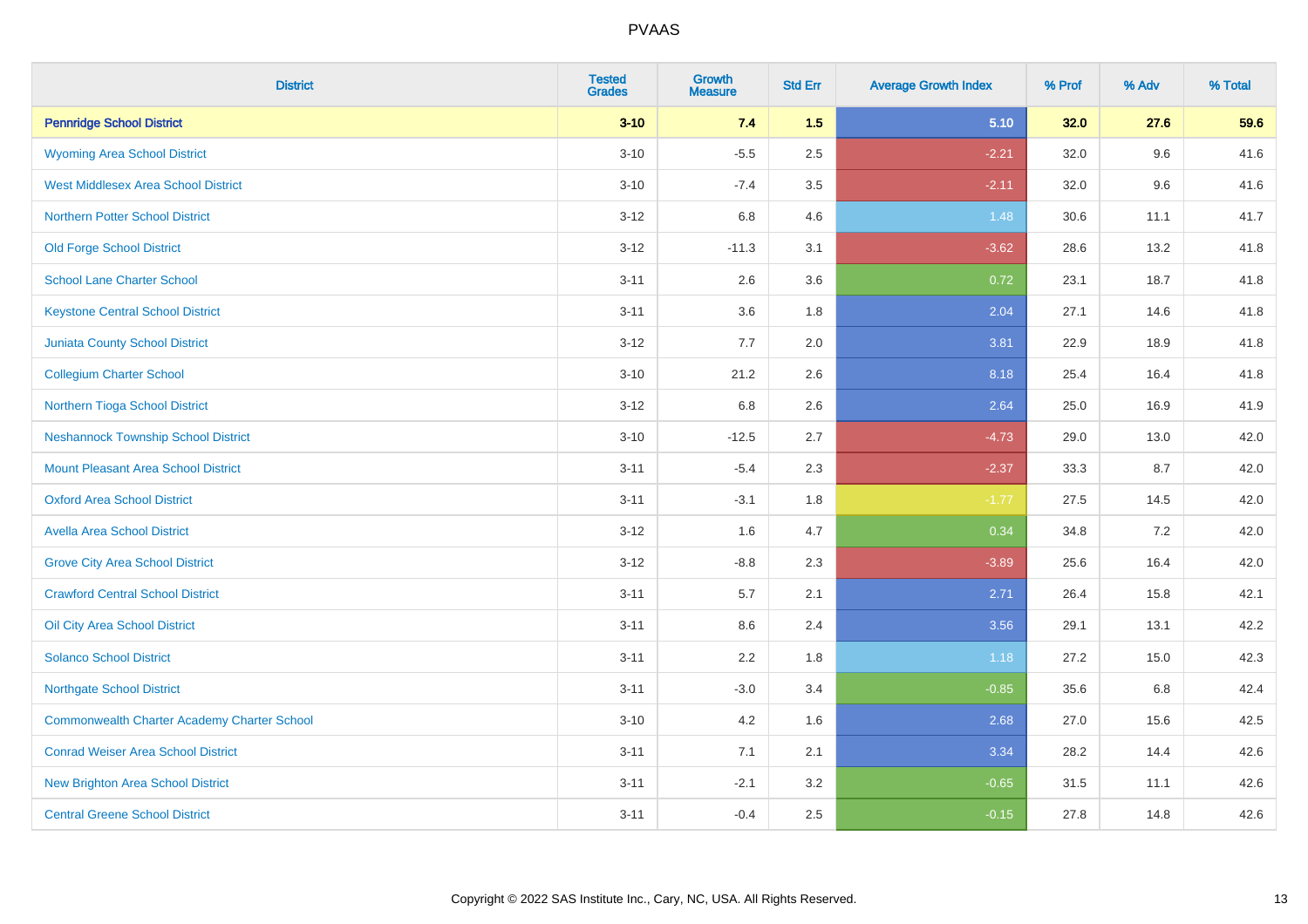| <b>District</b>                             | <b>Tested</b><br><b>Grades</b> | <b>Growth</b><br><b>Measure</b> | <b>Std Err</b> | <b>Average Growth Index</b> | % Prof | % Adv | % Total |
|---------------------------------------------|--------------------------------|---------------------------------|----------------|-----------------------------|--------|-------|---------|
| <b>Pennridge School District</b>            | $3 - 10$                       | 7.4                             | 1.5            | 5.10                        | 32.0   | 27.6  | 59.6    |
| <b>Leechburg Area School District</b>       | $3 - 11$                       | 7.0                             | 3.9            | 1.79                        | 37.7   | 4.9   | 42.6    |
| <b>Ridley School District</b>               | $3 - 12$                       | 0.3                             | 1.6            | 0.21                        | 32.0   | 10.7  | 42.6    |
| <b>Kennett Consolidated School District</b> | $3 - 11$                       | $-10.4$                         | 1.7            | $-6.27$                     | 28.7   | 14.0  | 42.7    |
| <b>Exeter Township School District</b>      | $3 - 11$                       | $-1.0$                          | 1.7            | $-0.58$                     | 27.2   | 15.6  | 42.8    |
| <b>Altoona Area School District</b>         | $3 - 12$                       | 0.1                             | 1.5            | 0.07                        | 29.0   | 13.8  | 42.8    |
| <b>West Greene School District</b>          | $3 - 11$                       | $-8.1$                          | 3.9            | $-2.08$                     | 31.0   | 11.9  | 42.9    |
| <b>Union Area School District</b>           | $3 - 11$                       | $-6.5$                          | 3.8            | $-1.70$                     | 30.6   | 12.2  | 42.9    |
| <b>Millville Area School District</b>       | $3 - 12$                       | $-5.6$                          | 4.4            | $-1.26$                     | 31.4   | 11.4  | 42.9    |
| <b>Highlands School District</b>            | $3 - 11$                       | $-1.3$                          | 2.3            | $-0.55$                     | 32.6   | 10.5  | 43.0    |
| Northern Bedford County School District     | $3 - 11$                       | $-2.3$                          | 3.3            | $-0.69$                     | 26.2   | 16.9  | 43.1    |
| <b>Penn Cambria School District</b>         | $3 - 11$                       | $-4.5$                          | 2.4            | $-1.86$                     | 27.3   | 15.8  | 43.2    |
| Octorara Area School District               | $3 - 11$                       | $-7.5$                          | 3.2            | $-2.35$                     | 26.1   | 17.0  | 43.2    |
| <b>Allegheny Valley School District</b>     | $3 - 11$                       | $-1.9$                          | 3.9            | $-0.48$                     | 31.8   | 11.4  | 43.2    |
| Southern Columbia Area School District      | $3 - 11$                       | $-8.5$                          | 3.0            | $-2.83$                     | 30.5   | 12.8  | 43.3    |
| <b>Apollo-Ridge School District</b>         | $3 - 12$                       | 9.5                             | 3.0            | 3.23                        | 34.0   | 9.4   | 43.4    |
| <b>Lakeland School District</b>             | $3 - 11$                       | 13.3                            | 2.8            | 4.80                        | 22.2   | 21.2  | 43.4    |
| Northwest Area School District              | $3 - 10$                       | $-3.2$                          | 3.3            | $-0.97$                     | 30.4   | 13.0  | 43.5    |
| <b>Hamburg Area School District</b>         | $3 - 11$                       | 0.6                             | 2.4            | 0.25                        | 28.0   | 15.5  | 43.6    |
| <b>Bentworth School District</b>            | $3 - 11$                       | 7.0                             | 3.0            | 2.36                        | 26.6   | 17.0  | 43.6    |
| <b>Greensburg Salem School District</b>     | $3 - 11$                       | $-6.9$                          | 2.2            | $-3.06$                     | 30.3   | 13.3  | 43.6    |
| <b>Austin Area School District</b>          | $3 - 11$                       | 2.6                             | 6.0            | 0.43                        | 25.0   | 18.8  | 43.8    |
| <b>Pine Grove Area School District</b>      | $3 - 11$                       | $-1.1$                          | 3.0            | $-0.36$                     | 29.5   | 14.3  | 43.8    |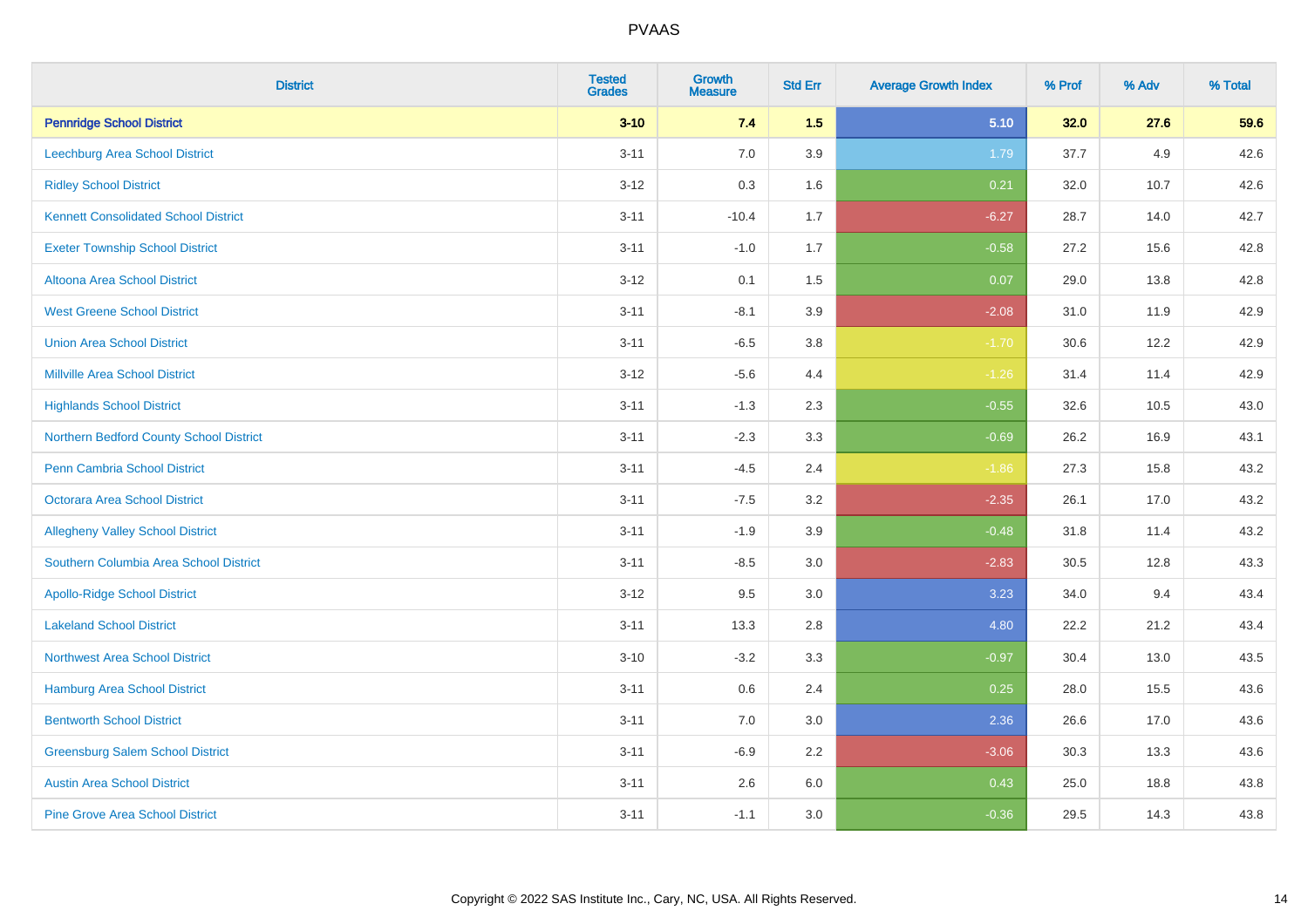| <b>District</b>                          | <b>Tested</b><br><b>Grades</b> | <b>Growth</b><br><b>Measure</b> | <b>Std Err</b> | <b>Average Growth Index</b> | % Prof | % Adv | % Total |
|------------------------------------------|--------------------------------|---------------------------------|----------------|-----------------------------|--------|-------|---------|
| <b>Pennridge School District</b>         | $3 - 10$                       | 7.4                             | 1.5            | 5.10                        | 32.0   | 27.6  | 59.6    |
| <b>Agora Cyber Charter School</b>        | $3 - 11$                       | 14.6                            | 2.4            | 6.03                        | 24.7   | 19.5  | 44.2    |
| <b>Chestnut Ridge School District</b>    | $3 - 12$                       | 4.0                             | 2.9            | 1.38                        | 33.2   | 11.0  | 44.2    |
| <b>Susquenita School District</b>        | $3 - 11$                       | $-5.9$                          | 2.6            | $-2.28$                     | 30.6   | 13.9  | 44.4    |
| <b>Smethport Area School District</b>    | $3 - 12$                       | 5.8                             | 3.8            | 1.52                        | 24.6   | 20.0  | 44.6    |
| <b>Fort Cherry School District</b>       | $3 - 10$                       | $-0.7$                          | 3.1            | $-0.21$                     | 30.6   | 14.1  | 44.7    |
| <b>Steel Valley School District</b>      | $3 - 11$                       | 11.1                            | 3.3            | 3.33                        | 34.8   | 10.1  | 44.9    |
| <b>Elizabeth Forward School District</b> | $3 - 11$                       | $-5.5$                          | 2.5            | $-2.25$                     | 32.2   | 12.8  | 45.0    |
| <b>Shaler Area School District</b>       | $3 - 11$                       | $-2.1$                          | 1.8            | $-1.18$                     | 32.0   | 13.0  | 45.0    |
| <b>Clarion Area School District</b>      | $3 - 11$                       | 3.2                             | 3.7            | 0.88                        | 31.7   | 13.3  | 45.0    |
| <b>South Park School District</b>        | $3 - 11$                       | $-8.8$                          | 2.5            | $-3.46$                     | 28.1   | 17.0  | 45.2    |
| Huntingdon Area School District          | $3 - 11$                       | 5.8                             | 2.6            | 2.28                        | 27.8   | 17.4  | 45.2    |
| <b>Upper Perkiomen School District</b>   | $3 - 11$                       | 5.7                             | 1.9            | 3.04                        | 25.4   | 19.9  | 45.4    |
| <b>Burrell School District</b>           | $3 - 11$                       | $-1.5$                          | 3.3            | $-0.44$                     | 27.8   | 17.7  | 45.6    |
| <b>Mohawk Area School District</b>       | $3 - 11$                       | $-10.5$                         | 2.8            | $-3.75$                     | 35.1   | 10.6  | 45.7    |
| <b>Hatboro-Horsham School District</b>   | $3 - 11$                       | $-2.7$                          | 1.6            | $-1.65$                     | 27.9   | 17.9  | 45.8    |
| Mifflinburg Area School District         | $3 - 11$                       | $-6.0$                          | 2.1            | $-2.87$                     | 32.7   | 13.3  | 46.0    |
| <b>Laurel School District</b>            | $3 - 11$                       | 13.0                            | 3.1            | 4.19                        | 30.3   | 15.7  | 46.1    |
| Northwestern School District             | $3 - 11$                       | $-14.6$                         | 3.2            | $-4.51$                     | 32.5   | 13.7  | 46.2    |
| <b>North Star School District</b>        | $3 - 11$                       | 1.1                             | 3.3            | 0.34                        | 26.2   | 20.0  | 46.2    |
| <b>North Hills School District</b>       | $3 - 11$                       | $-15.8$                         | 1.8            | $-8.84$                     | 26.4   | 19.8  | 46.2    |
| <b>Shippensburg Area School District</b> | $3 - 11$                       | 0.5                             | 1.8            | 0.26                        | 23.5   | 22.8  | 46.3    |
| <b>Otto-Eldred School District</b>       | $3 - 11$                       | $-0.5$                          | 3.5            | $-0.13$                     | 35.8   | 10.5  | 46.3    |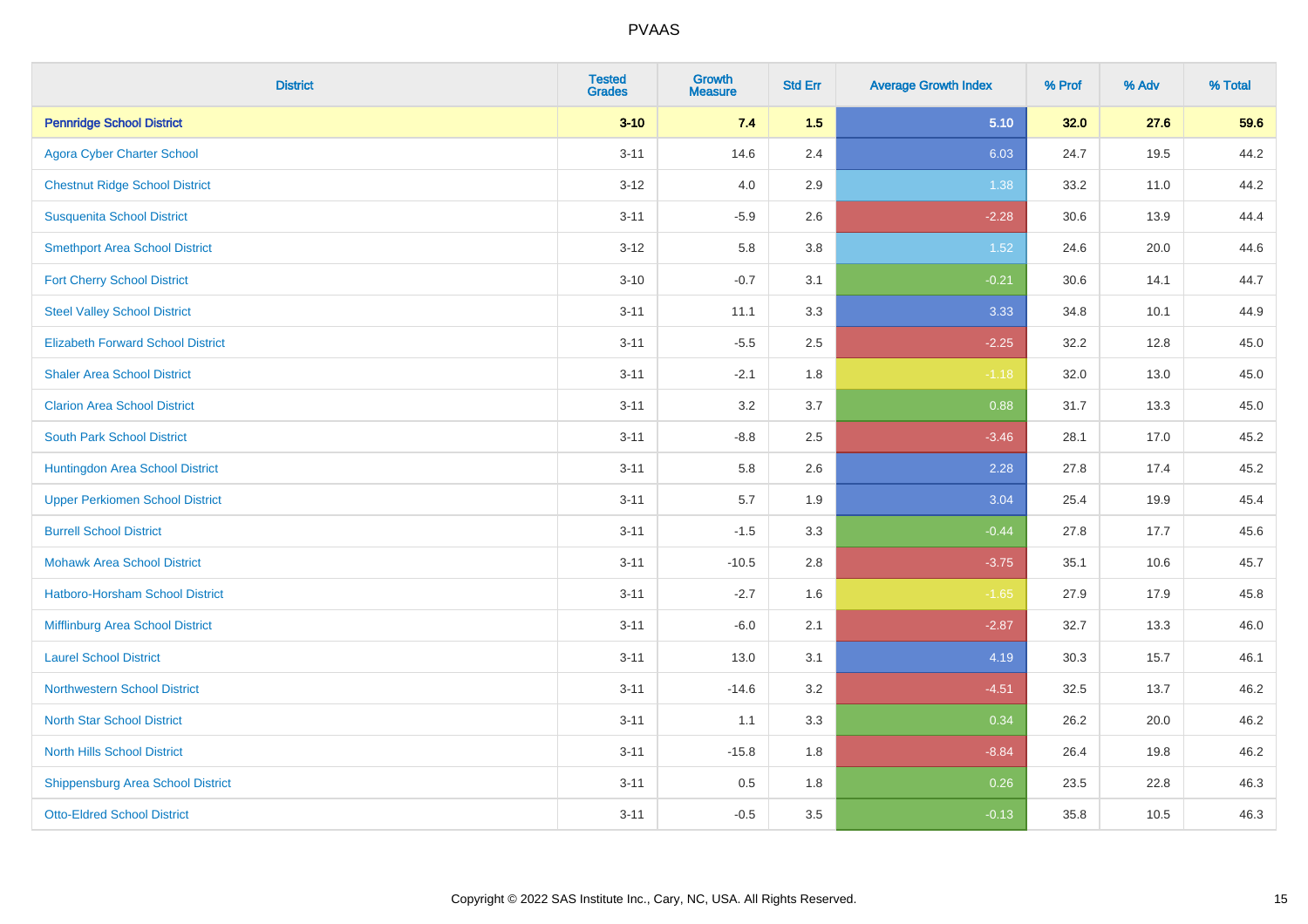| <b>District</b>                           | <b>Tested</b><br><b>Grades</b> | <b>Growth</b><br><b>Measure</b> | <b>Std Err</b> | <b>Average Growth Index</b> | % Prof | % Adv | % Total |
|-------------------------------------------|--------------------------------|---------------------------------|----------------|-----------------------------|--------|-------|---------|
| <b>Pennridge School District</b>          | $3 - 10$                       | 7.4                             | 1.5            | 5.10                        | 32.0   | 27.6  | 59.6    |
| <b>Jamestown Area School District</b>     | $3 - 11$                       | $-9.5$                          | 4.1            | $-2.33$                     | 41.5   | 4.9   | 46.3    |
| <b>Eastern York School District</b>       | $3 - 11$                       | $-6.2$                          | 2.3            | $-2.70$                     | 27.8   | 18.5  | 46.4    |
| <b>MaST Community Charter School</b>      | $3 - 10$                       | $-0.9$                          | 2.5            | $-0.34$                     | 25.0   | 21.6  | 46.6    |
| <b>Baldwin-Whitehall School District</b>  | $3 - 11$                       | $-5.5$                          | 1.9            | $-2.93$                     | 32.0   | 14.7  | 46.7    |
| <b>Hopewell Area School District</b>      | $3 - 11$                       | 0.8                             | 2.6            | 0.31                        | 34.5   | 12.4  | 46.9    |
| Renaissance Academy Charter School        | $3 - 11$                       | $-5.6$                          | 3.1            | $-1.79$                     | 28.4   | 18.5  | 46.9    |
| <b>Western Wayne School District</b>      | $3 - 11$                       | 3.6                             | 2.6            | 1.39                        | 30.8   | 16.2  | 47.0    |
| <b>West Shore School District</b>         | $3 - 12$                       | 2.2                             | 1.3            | 1.68                        | 31.8   | 15.2  | 47.1    |
| <b>Penn Manor School District</b>         | $3 - 11$                       | 7.1                             | 1.5            | 4.82                        | 26.7   | 20.5  | 47.2    |
| Karns City Area School District           | $3 - 11$                       | $-7.2$                          | 2.6            | $-2.71$                     | 26.4   | 20.8  | 47.2    |
| <b>Athens Area School District</b>        | $3 - 11$                       | 2.6                             | 2.3            | 1.11                        | 34.9   | 12.3  | 47.3    |
| <b>Bald Eagle Area School District</b>    | $3 - 11$                       | 7.6                             | 2.5            | 3.00                        | 31.6   | 15.6  | 47.3    |
| <b>Hempfield Area School District</b>     | $3 - 12$                       | $-10.2$                         | 1.6            | $-6.37$                     | 28.1   | 19.2  | 47.3    |
| <b>Carlisle Area School District</b>      | $3 - 11$                       | $-5.2$                          | 1.7            | $-2.99$                     | 28.0   | 19.3  | 47.3    |
| <b>Everett Area School District</b>       | $3 - 11$                       | $-1.1$                          | 3.1            | $-0.34$                     | 34.2   | 13.2  | 47.4    |
| Johnsonburg Area School District          | $3 - 11$                       | 5.0                             | 3.9            | 1.27                        | 35.5   | 11.8  | 47.4    |
| <b>Wallenpaupack Area School District</b> | $3 - 11$                       | 8.8                             | 2.1            | 4.28                        | 28.5   | 18.9  | 47.4    |
| <b>West Perry School District</b>         | $3 - 11$                       | 11.0                            | 2.3            | 4.76                        | 26.9   | 20.5  | 47.4    |
| Northern York County School District      | $3 - 11$                       | 8.4                             | 1.8            | 4.63                        | 24.3   | 23.1  | 47.4    |
| South Middleton School District           | $3 - 11$                       | 4.4                             | 2.2            | 1.95                        | 31.1   | 16.4  | 47.5    |
| <b>Punxsutawney Area School District</b>  | $3 - 11$                       | 15.8                            | 2.7            | 5.83                        | 18.6   | 29.0  | 47.6    |
| Portage Area School District              | $3 - 10$                       | $-0.5$                          | 3.3            | $-0.14$                     | 27.0   | 20.6  | 47.6    |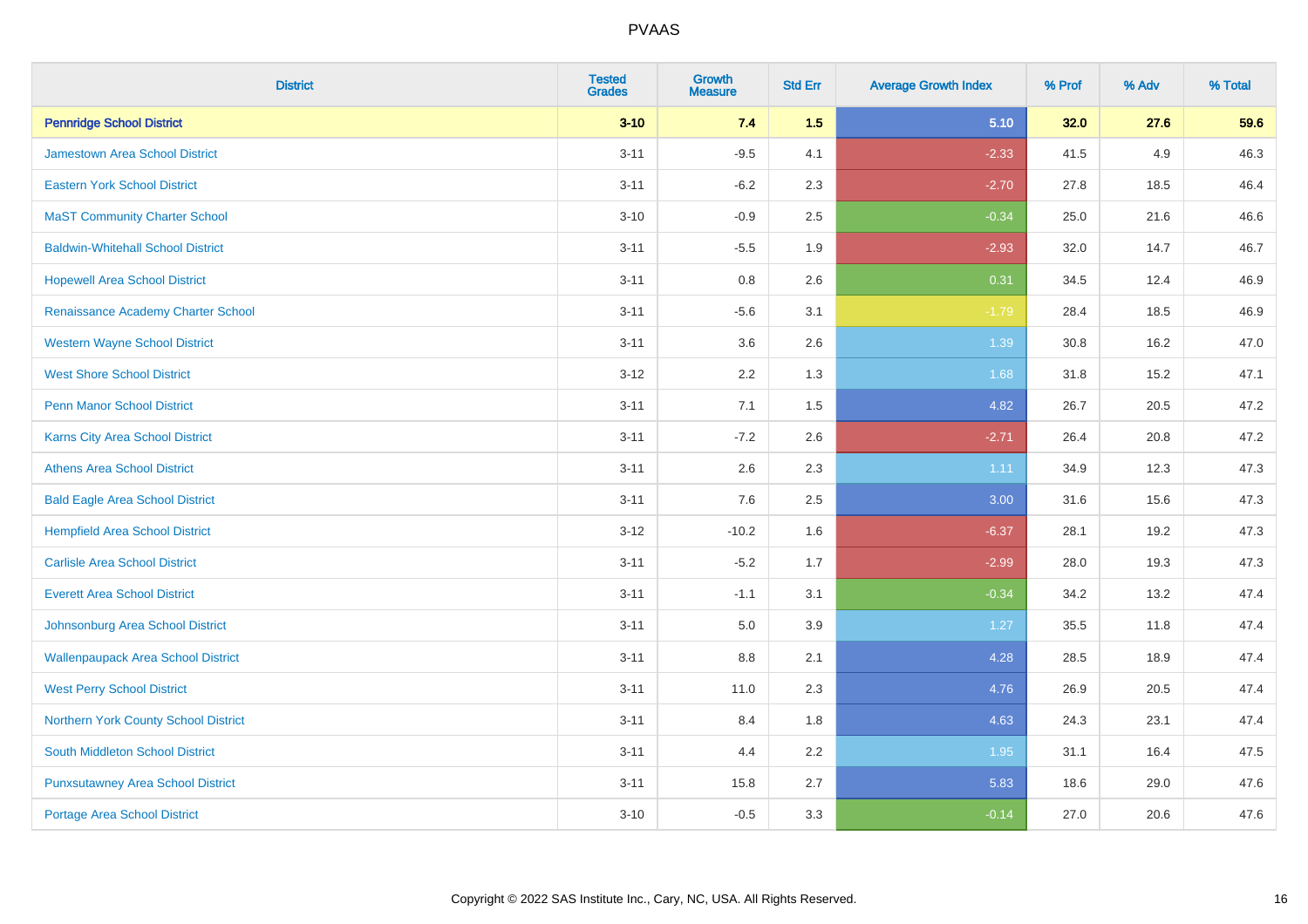| <b>District</b>                                    | <b>Tested</b><br><b>Grades</b> | <b>Growth</b><br><b>Measure</b> | <b>Std Err</b> | <b>Average Growth Index</b> | % Prof | % Adv | % Total |
|----------------------------------------------------|--------------------------------|---------------------------------|----------------|-----------------------------|--------|-------|---------|
| <b>Pennridge School District</b>                   | $3 - 10$                       | 7.4                             | 1.5            | 5.10                        | 32.0   | 27.6  | 59.6    |
| Northampton Area School District                   | $3 - 11$                       | 3.2                             | 1.5            | 2.05                        | 29.8   | 17.9  | 47.7    |
| <b>Hollidaysburg Area School District</b>          | $3 - 11$                       | $-2.7$                          | 1.6            | $-1.64$                     | 32.6   | 15.2  | 47.8    |
| <b>Tunkhannock Area School District</b>            | $3 - 11$                       | 1.4                             | 2.0            | 0.71                        | 29.8   | 18.1  | 47.9    |
| <b>Bradford Area School District</b>               | $3-12$                         | $-1.8$                          | 2.3            | $-0.79$                     | 31.2   | 16.7  | 47.9    |
| <b>Penncrest School District</b>                   | $3 - 11$                       | 6.0                             | 1.9            | 3.24                        | 31.1   | 16.9  | 48.0    |
| <b>Westmont Hilltop School District</b>            | $3 - 11$                       | $-1.0$                          | 2.8            | $-0.36$                     | 33.3   | 14.7  | 48.0    |
| <b>Reach Cyber Charter School</b>                  | $3 - 11$                       | 1.4                             | 3.6            | 0.40                        | 32.9   | 15.2  | 48.1    |
| <b>Palisades School District</b>                   | $3 - 11$                       | 7.7                             | 2.9            | 2.66                        | 27.8   | 20.3  | 48.1    |
| <b>Lincoln Park Performing Arts Charter School</b> | $7 - 11$                       | $-14.9$                         | 2.7            | $-5.45$                     | 39.3   | 8.9   | 48.2    |
| <b>Clarion-Limestone Area School District</b>      | $3 - 12$                       | $-10.0$                         | 3.6            | $-2.76$                     | 28.3   | 20.0  | 48.3    |
| Lake-Lehman School District                        | $3 - 11$                       | 14.9                            | 2.8            | 5.34                        | 25.8   | 22.5  | 48.3    |
| <b>Gettysburg Area School District</b>             | $3 - 11$                       | $-6.0$                          | 2.0            | $-3.02$                     | 28.8   | 19.6  | 48.5    |
| <b>Annville-Cleona School District</b>             | $3 - 12$                       | 1.1                             | 2.4            | 0.45                        | 34.8   | 13.6  | 48.5    |
| <b>Palmerton Area School District</b>              | $3 - 11$                       | $-0.9$                          | 2.7            | $-0.34$                     | 34.3   | 14.3  | 48.6    |
| <b>Cornwall-Lebanon School District</b>            | $3 - 11$                       | 8.2                             | 1.6            | 5.24                        | 28.0   | 20.5  | 48.6    |
| <b>Girard School District</b>                      | $3 - 11$                       | $-12.3$                         | 2.6            | $-4.76$                     | 29.7   | 18.9  | 48.6    |
| <b>Stroudsburg Area School District</b>            | $3 - 11$                       | 7.5                             | 1.6            | 4.70                        | 30.4   | 18.3  | 48.7    |
| <b>Ephrata Area School District</b>                | $3 - 11$                       | $6.8\,$                         | 1.7            | 4.08                        | 31.6   | 17.1  | 48.8    |
| <b>Fort Leboeuf School District</b>                | $3 - 11$                       | 3.5                             | 2.2            | 1.58                        | 32.0   | 16.8  | 48.8    |
| <b>Southmoreland School District</b>               | $3 - 11$                       | $-12.5$                         | 3.1            | $-4.04$                     | 33.3   | 15.5  | 48.8    |
| <b>Western Beaver County School District</b>       | $3 - 11$                       | $-9.3$                          | 4.2            | $-2.20$                     | 45.1   | 3.9   | 49.0    |
| <b>Newport School District</b>                     | $3-12$                         | 3.8                             | 3.3            | 1.17                        | 38.8   | 10.4  | 49.2    |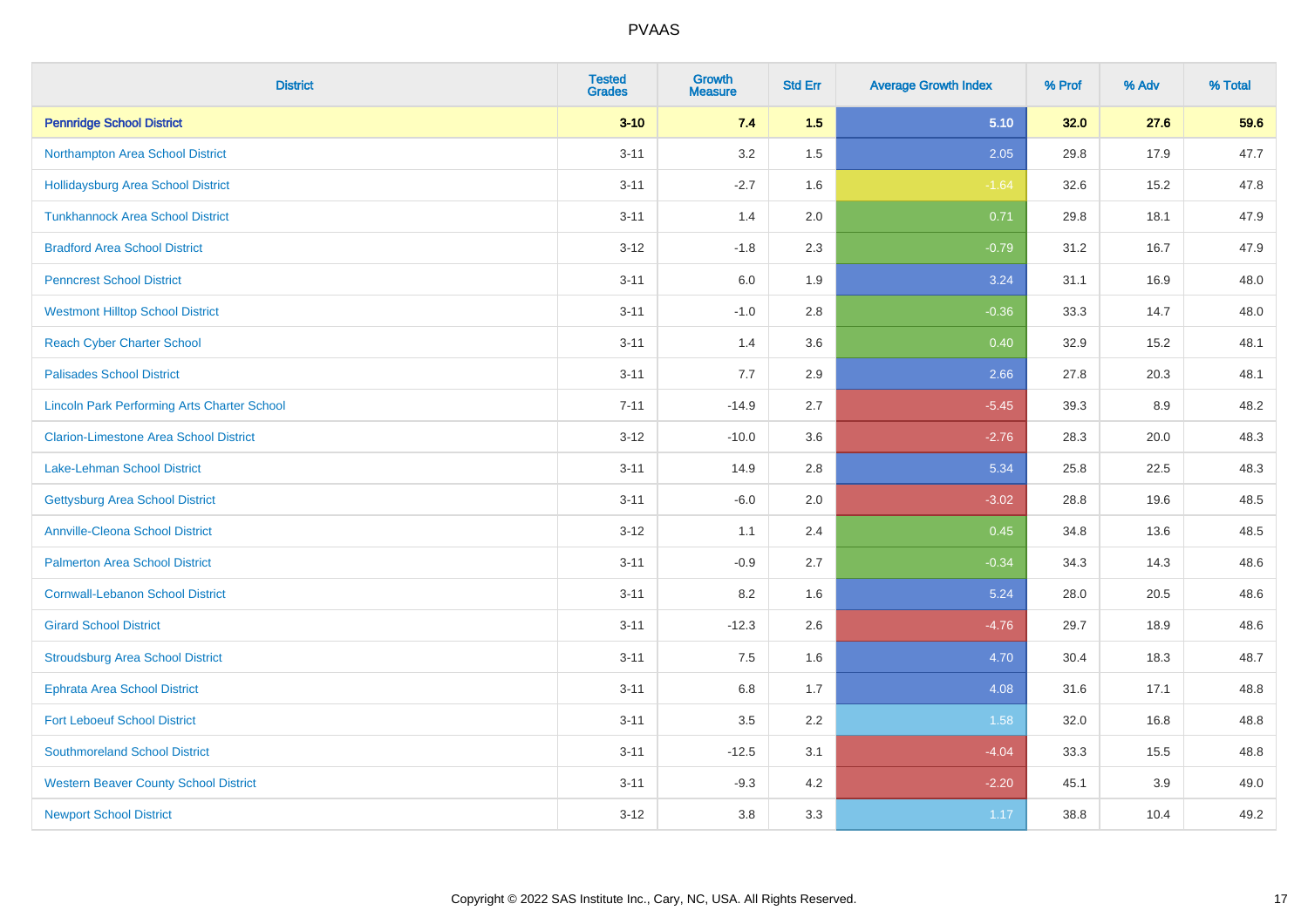| <b>District</b>                          | <b>Tested</b><br><b>Grades</b> | Growth<br><b>Measure</b> | <b>Std Err</b> | <b>Average Growth Index</b> | % Prof | % Adv | % Total  |
|------------------------------------------|--------------------------------|--------------------------|----------------|-----------------------------|--------|-------|----------|
| <b>Pennridge School District</b>         | $3 - 10$                       | 7.4                      | 1.5            | 5.10                        | 32.0   | 27.6  | 59.6     |
| <b>Iroquois School District</b>          | $3 - 11$                       | 13.6                     | 2.8            | 4.83                        | 33.3   | 16.0  | 49.4     |
| <b>Middletown Area School District</b>   | $3 - 11$                       | $-3.4$                   | 2.4            | $-1.44$                     | 34.3   | 15.2  | 49.4     |
| <b>Waynesboro Area School District</b>   | $3 - 12$                       | 3.0                      | 1.8            | 1.67                        | 26.0   | 23.5  | 49.5     |
| <b>General Mclane School District</b>    | $3 - 11$                       | $-10.7$                  | 2.4            | $-4.40$                     | 34.0   | 15.6  | 49.6     |
| <b>Valley View School District</b>       | $3 - 11$                       | 9.3                      | 2.2            | 4.18                        | 26.6   | 23.1  | 49.7     |
| <b>Avonworth School District</b>         | $3 - 10$                       | $-6.2$                   | 2.3            | $-2.68$                     | 35.9   | 14.1  | 50.0     |
| <b>Schuylkill Valley School District</b> | $3 - 11$                       | $-1.0$                   | 2.2            | $-0.47$                     | 29.8   | 20.2  | 50.0     |
| <b>Fairfield Area School District</b>    | $3 - 11$                       | $-0.5$                   | 3.6            | $-0.13$                     | 43.9   | 6.1   | 50.0     |
| <b>Wilson Area School District</b>       | $3 - 11$                       | $-0.3$                   | 2.4            | $-0.12$                     | 35.4   | 14.6  | $50.0\,$ |
| South Williamsport Area School District  | $3 - 10$                       | 0.9                      | 3.1            | 0.31                        | 38.4   | 11.6  | 50.0     |
| <b>Upper Adams School District</b>       | $3 - 11$                       | 0.9                      | 2.5            | 0.37                        | 33.0   | 17.0  | $50.0\,$ |
| <b>Bellefonte Area School District</b>   | $3 - 11$                       | 6.7                      | 2.0            | 3.34                        | 28.8   | 21.5  | 50.2     |
| <b>Mifflin County School District</b>    | $3 - 11$                       | 12.3                     | 1.6            | 7.69                        | 35.1   | 15.1  | 50.3     |
| 21st Century Cyber Charter School        | $6 - 12$                       | 6.6                      | 2.1            | 3.16                        | 29.0   | 21.8  | 50.8     |
| <b>Warrior Run School District</b>       | $3 - 11$                       | 10.5                     | 2.7            | 3.86                        | 34.1   | 16.8  | 50.9     |
| <b>Halifax Area School District</b>      | $3 - 11$                       | 5.8                      | 3.5            | 1.64                        | 32.1   | 18.9  | 50.9     |
| Daniel Boone Area School District        | $3 - 12$                       | 0.9                      | 1.9            | 0.46                        | 28.9   | 22.0  | 51.0     |
| Pennsylvania Virtual Charter School      | $3 - 11$                       | 4.4                      | 3.4            | 1.31                        | 29.8   | 21.2  | 51.0     |
| <b>Riverview School District</b>         | $3 - 11$                       | $-13.0$                  | 4.0            | $-3.29$                     | 43.1   | 7.8   | 51.0     |
| Kane Area School District                | $3 - 10$                       | 8.8                      | 2.9            | 3.07                        | 31.4   | 19.8  | 51.2     |
| Mechanicsburg Area School District       | $3 - 11$                       | $-5.7$                   | 1.6            | $-3.48$                     | 35.1   | 16.0  | 51.2     |
| <b>Windber Area School District</b>      | $3 - 11$                       | $-11.9$                  | 3.0            | $-3.94$                     | 41.0   | 10.3  | 51.3     |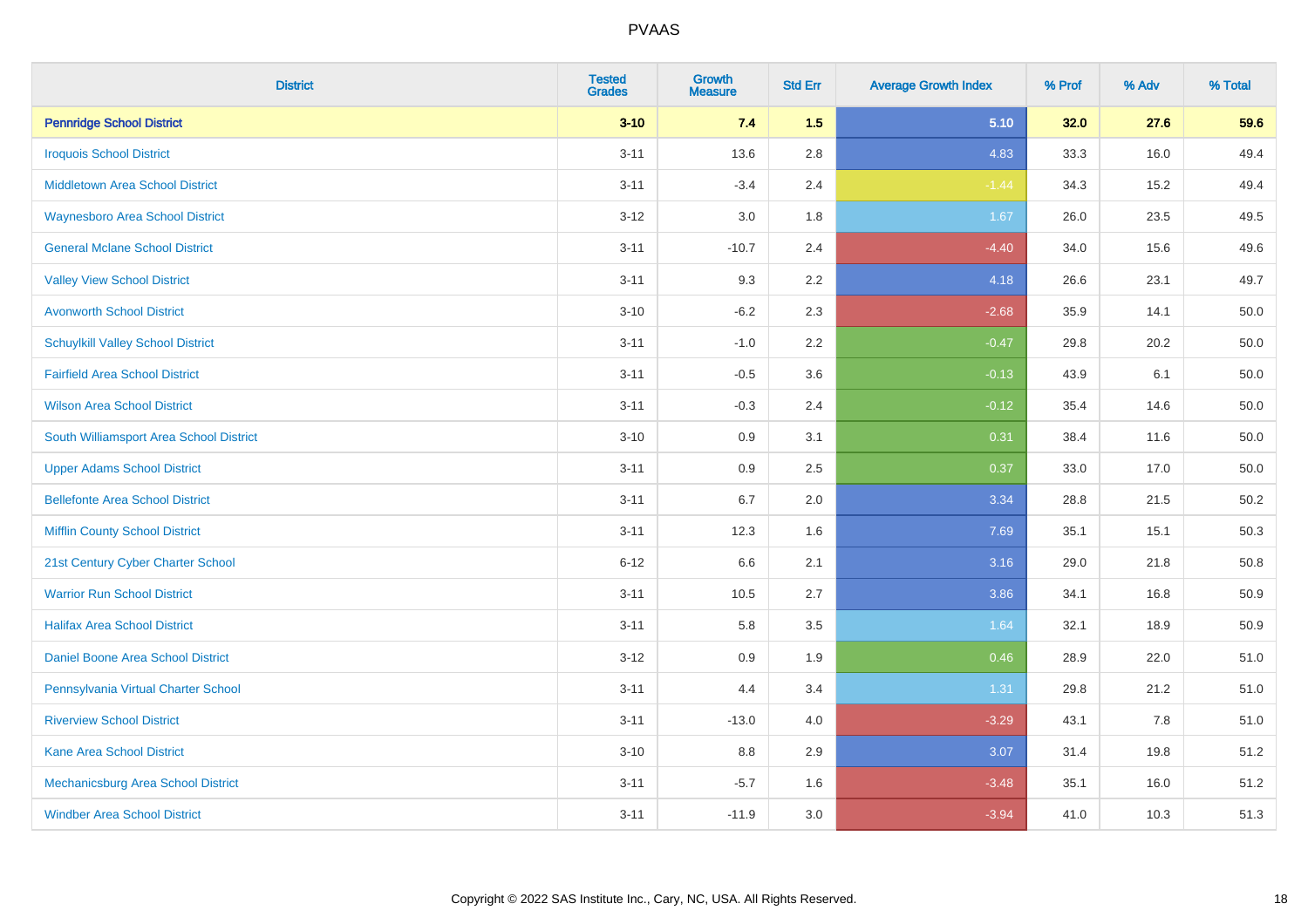| <b>District</b>                                | <b>Tested</b><br><b>Grades</b> | Growth<br><b>Measure</b> | <b>Std Err</b> | <b>Average Growth Index</b> | % Prof | % Adv | % Total |
|------------------------------------------------|--------------------------------|--------------------------|----------------|-----------------------------|--------|-------|---------|
| <b>Pennridge School District</b>               | $3 - 10$                       | 7.4                      | 1.5            | 5.10                        | 32.0   | 27.6  | 59.6    |
| <b>Sullivan County School District</b>         | $3 - 10$                       | 2.5                      | 4.3            | 0.58                        | 43.6   | 7.7   | 51.3    |
| <b>Sayre Area School District</b>              | $3 - 11$                       | 5.8                      | 3.2            | 1.81                        | 30.3   | 21.0  | 51.3    |
| <b>Upper Moreland Township School District</b> | $3 - 11$                       | 1.1                      | 2.0            | 0.56                        | 24.8   | 26.6  | 51.3    |
| <b>Wyalusing Area School District</b>          | $3 - 12$                       | 5.7                      | 3.2            | 1.78                        | 38.6   | 12.9  | 51.4    |
| <b>Bedford Area School District</b>            | $3 - 11$                       | 6.4                      | 2.4            | 2.68                        | 31.0   | 20.6  | 51.6    |
| <b>Dover Area School District</b>              | $3 - 12$                       | 7.1                      | 1.9            | 3.78                        | 33.0   | 18.7  | 51.7    |
| <b>Tamaqua Area School District</b>            | $3 - 12$                       | 6.5                      | 2.4            | 2.72                        | 34.3   | 17.5  | 51.8    |
| <b>Glendale School District</b>                | $3 - 10$                       | 7.9                      | 3.5            | 2.25                        | 42.6   | 9.3   | 51.8    |
| South Side Area School District                | $3 - 11$                       | $-0.6$                   | 3.1            | $-0.19$                     | 24.0   | 28.0  | 52.0    |
| Pen Argyl Area School District                 | $3 - 12$                       | 12.8                     | 2.5            | 5.10                        | 28.5   | 23.8  | 52.3    |
| Allegheny-Clarion Valley School District       | $3 - 10$                       | 12.3                     | 4.1            | 3.03                        | 33.3   | 19.0  | 52.4    |
| Pocono Mountain School District                | $3 - 12$                       | $-4.3$                   | 1.8            | $-2.43$                     | 35.5   | 17.1  | 52.6    |
| Albert Gallatin Area School District           | $3 - 11$                       | $-1.7$                   | 2.3            | $-0.72$                     | 31.9   | 20.7  | 52.7    |
| <b>Slippery Rock Area School District</b>      | $3 - 11$                       | $-3.8$                   | 2.5            | $-1.56$                     | 30.8   | 21.9  | 52.7    |
| <b>Jersey Shore Area School District</b>       | $3 - 11$                       | 0.7                      | 2.5            | 0.27                        | 39.3   | 13.6  | 52.9    |
| Penns Valley Area School District              | $3 - 12$                       | 14.1                     | 2.6            | 5.33                        | 29.6   | 23.3  | 52.9    |
| <b>Spring Grove Area School District</b>       | $3 - 11$                       | 3.9                      | 2.0            | 1.90                        | 30.0   | 23.0  | 53.0    |
| <b>Greencastle-Antrim School District</b>      | $3 - 11$                       | $-0.3$                   | 2.0            | $-0.14$                     | 30.9   | 22.2  | 53.1    |
| <b>Kutztown Area School District</b>           | $3 - 12$                       | 9.3                      | 2.8            | 3.34                        | 38.5   | 14.6  | 53.2    |
| <b>Boyertown Area School District</b>          | $3 - 11$                       | $-2.9$                   | 1.4            | $-2.06$                     | 30.8   | 22.6  | 53.4    |
| <b>South Eastern School District</b>           | $3 - 11$                       | $-1.0$                   | 1.8            | $-0.55$                     | 36.4   | 17.1  | 53.5    |
| <b>Greater Latrobe School District</b>         | $3 - 11$                       | $-14.1$                  | 2.0            | $-7.14$                     | 41.0   | 12.6  | 53.6    |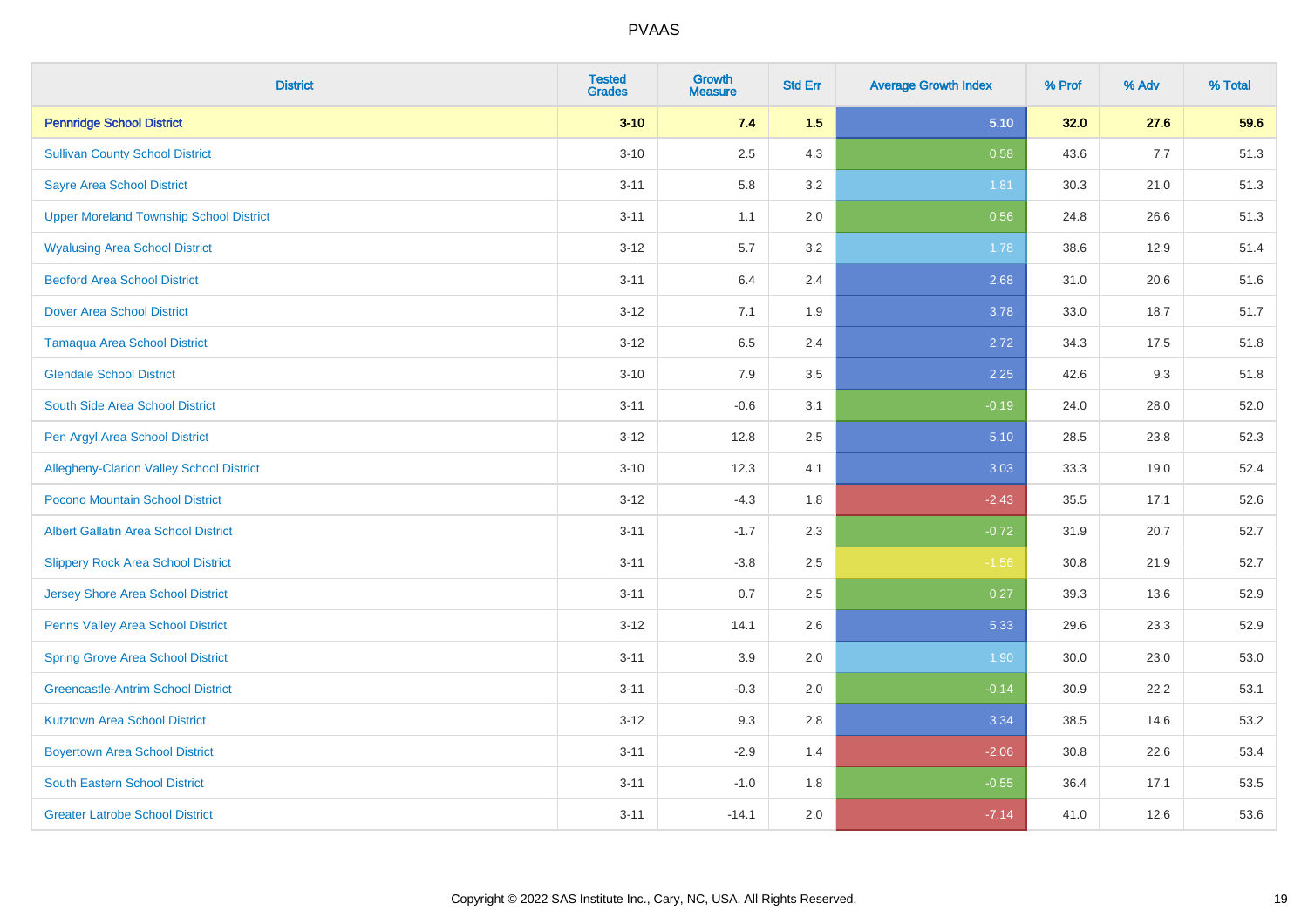| <b>District</b>                             | <b>Tested</b><br><b>Grades</b> | <b>Growth</b><br><b>Measure</b> | <b>Std Err</b> | <b>Average Growth Index</b> | % Prof | % Adv | % Total |
|---------------------------------------------|--------------------------------|---------------------------------|----------------|-----------------------------|--------|-------|---------|
| <b>Pennridge School District</b>            | $3 - 10$                       | 7.4                             | 1.5            | 5.10                        | 32.0   | 27.6  | 59.6    |
| <b>Midd-West School District</b>            | $3 - 11$                       | 3.6                             | 2.6            | 1.42                        | 28.6   | 25.0  | 53.6    |
| <b>Beaver Area School District</b>          | $3 - 10$                       | $-3.0$                          | 2.5            | $-1.16$                     | 25.8   | 27.8  | 53.6    |
| Saint Marys Area School District            | $3 - 11$                       | $6.0\,$                         | 2.2            | 2.69                        | 35.4   | 18.3  | 53.7    |
| <b>Wyomissing Area School District</b>      | $3 - 12$                       | $-2.4$                          | 2.6            | $-0.92$                     | 25.6   | 28.1  | 53.7    |
| Northeastern York School District           | $3 - 11$                       | $3.8\,$                         | 1.8            | 2.11                        | 32.7   | 21.0  | 53.7    |
| East Pennsboro Area School District         | $3 - 11$                       | 4.8                             | 2.1            | 2.26                        | 36.8   | 16.9  | 53.7    |
| <b>Nazareth Area School District</b>        | $3 - 11$                       | $-2.5$                          | 1.7            | $-1.53$                     | 29.2   | 24.6  | 53.8    |
| <b>Quakertown Community School District</b> | $3-12$                         | $-4.3$                          | 1.5            | $-2.79$                     | 33.8   | 20.1  | 53.8    |
| <b>Lakeview School District</b>             | $3 - 11$                       | $-1.9$                          | 3.5            | $-0.53$                     | 41.5   | 12.3  | 53.8    |
| <b>Red Lion Area School District</b>        | $3 - 11$                       | 4.5                             | 1.9            | 2.31                        | 32.3   | 21.5  | 53.8    |
| <b>Chichester School District</b>           | $3 - 11$                       | $-1.8$                          | 4.2            | $-0.44$                     | 40.0   | 14.0  | 54.0    |
| <b>Whitehall-Coplay School District</b>     | $3 - 11$                       | 11.8                            | 1.7            | 7.06                        | 32.3   | 21.7  | 54.0    |
| <b>Gateway School District</b>              | $3 - 11$                       | 3.1                             | 2.0            | 1.55                        | 35.7   | 18.5  | 54.2    |
| <b>Dubois Area School District</b>          | $3 - 11$                       | $-2.8$                          | 2.0            | $-1.37$                     | 35.5   | 19.0  | 54.6    |
| <b>Dallas School District</b>               | $3 - 11$                       | 8.1                             | 2.1            | 3.87                        | 32.4   | 22.4  | 54.8    |
| <b>Crestwood School District</b>            | $3 - 11$                       | $-3.4$                          | 2.2            | $-1.52$                     | 33.1   | 21.7  | 54.9    |
| <b>Brockway Area School District</b>        | $3 - 11$                       | $-0.4$                          | 3.5            | $-0.11$                     | 41.2   | 13.8  | 55.0    |
| <b>United School District</b>               | $3 - 11$                       | 6.3                             | 3.3            | 1.89                        | 38.8   | 16.3  | 55.0    |
| <b>Neshaminy School District</b>            | $3 - 11$                       | 8.6                             | 1.3            | 6.56                        | 31.3   | 23.9  | 55.2    |
| Shenango Area School District               | $3 - 11$                       | 1.7                             | 3.2            | 0.52                        | 41.4   | 13.8  | 55.3    |
| <b>Blackhawk School District</b>            | $3 - 11$                       | 2.0                             | 2.3            | 0.87                        | 34.6   | 20.7  | 55.3    |
| <b>Bermudian Springs School District</b>    | $3 - 11$                       | 2.5                             | 2.4            | 1.05                        | 31.8   | 23.5  | 55.3    |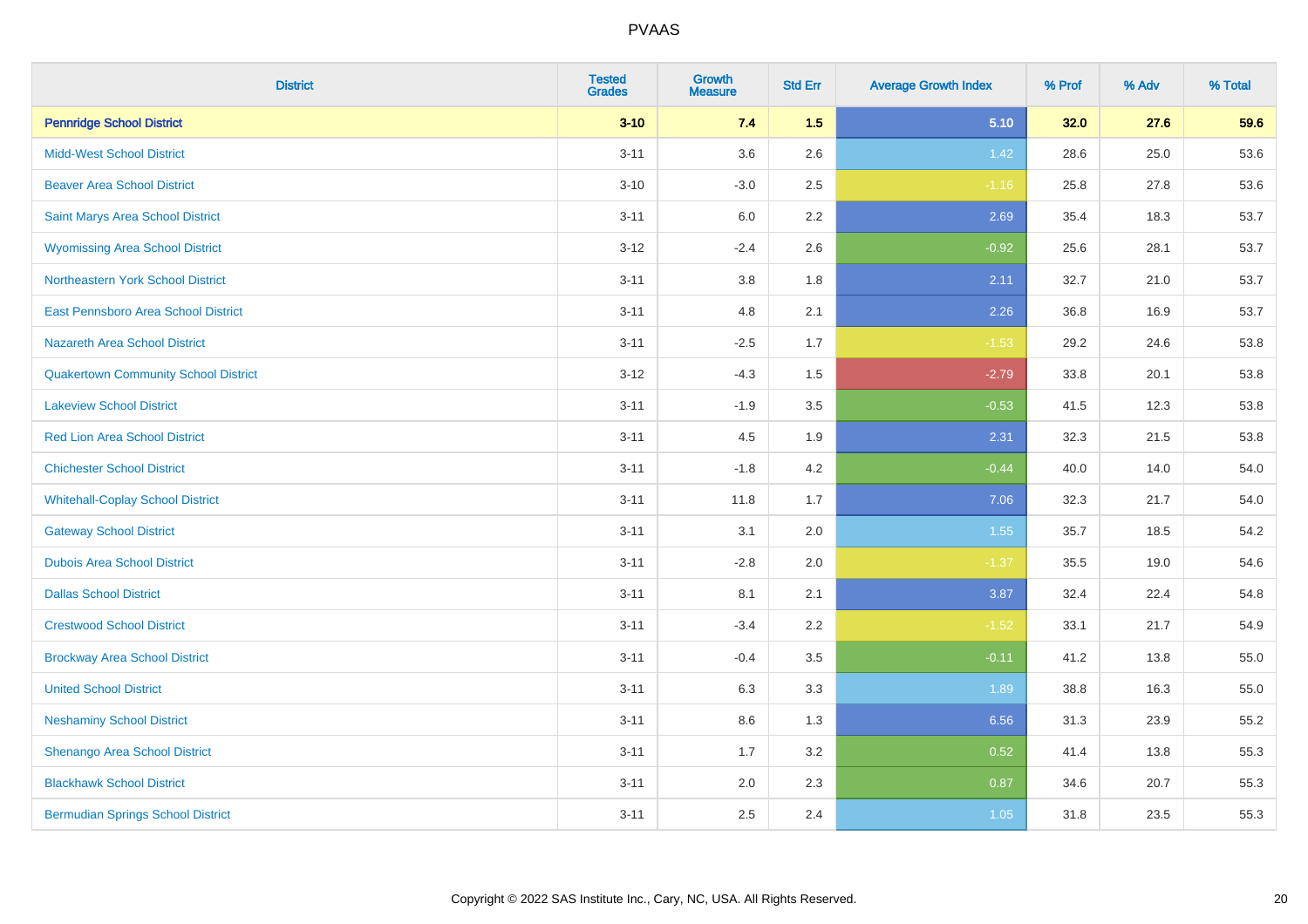| <b>District</b>                                | <b>Tested</b><br><b>Grades</b> | <b>Growth</b><br><b>Measure</b> | <b>Std Err</b> | <b>Average Growth Index</b> | % Prof | % Adv | % Total |
|------------------------------------------------|--------------------------------|---------------------------------|----------------|-----------------------------|--------|-------|---------|
| <b>Pennridge School District</b>               | $3 - 10$                       | 7.4                             | 1.5            | 5.10                        | 32.0   | 27.6  | 59.6    |
| <b>Montour School District</b>                 | $3 - 11$                       | $-6.1$                          | 2.1            | $-2.95$                     | 31.8   | 23.6  | 55.3    |
| <b>Lehighton Area School District</b>          | $3 - 11$                       | 11.4                            | 2.4            | 4.84                        | 30.5   | 24.9  | 55.3    |
| <b>Central York School District</b>            | $3 - 12$                       | 12.9                            | 1.5            | 8.64                        | 31.4   | 24.1  | 55.5    |
| <b>Galeton Area School District</b>            | $3 - 11$                       | 5.4                             | 5.4            | 1.01                        | 33.3   | 22.2  | 55.6    |
| <b>Homer-Center School District</b>            | $3 - 11$                       | 8.8                             | 3.5            | 2.53                        | 38.0   | 17.7  | 55.8    |
| <b>South Western School District</b>           | $3 - 12$                       | 2.5                             | 1.7            | 1.48                        | 36.2   | 19.7  | 55.9    |
| <b>Wilson School District</b>                  | $3 - 12$                       | 0.5                             | 1.5            | 0.32                        | 30.4   | 25.5  | 55.9    |
| <b>Wilmington Area School District</b>         | $3 - 11$                       | 11.1                            | 3.3            | 3.37                        | 29.8   | 26.2  | 56.0    |
| <b>York Suburban School District</b>           | $3 - 11$                       | 7.4                             | 2.1            | 3.55                        | 24.9   | 31.2  | 56.1    |
| <b>Brandywine Heights Area School District</b> | $3 - 11$                       | 5.8                             | 2.6            | 2.27                        | 27.7   | 28.6  | 56.2    |
| <b>Central Valley School District</b>          | $3 - 10$                       | 4.7                             | 2.6            | 1.83                        | 37.8   | 18.5  | 56.3    |
| <b>Muncy School District</b>                   | $3 - 11$                       | 6.9                             | 3.3            | 2.12                        | 37.6   | 18.8  | 56.4    |
| <b>North East School District</b>              | $3 - 11$                       | $-5.3$                          | 2.7            | $-1.97$                     | 31.7   | 24.8  | 56.4    |
| <b>Wissahickon School District</b>             | $3 - 10$                       | $-5.3$                          | 1.7            | $-3.14$                     | 27.5   | 29.0  | 56.6    |
| <b>Blue Mountain School District</b>           | $3 - 10$                       | 12.2                            | 2.1            | 5.81                        | 30.7   | 26.1  | 56.8    |
| <b>Springfield School District</b>             | $3 - 11$                       | 1.2                             | 1.7            | 0.69                        | 31.8   | 25.2  | 56.9    |
| <b>South Butler County School District</b>     | $3 - 10$                       | 6.3                             | 2.2            | 2.80                        | 37.8   | 19.2  | 57.0    |
| <b>Montoursville Area School District</b>      | $3 - 12$                       | $-8.4$                          | 2.6            | $-3.17$                     | 38.8   | 18.2  | 57.0    |
| <b>Belle Vernon Area School District</b>       | $3 - 11$                       | 11.1                            | 2.3            | 4.88                        | 31.6   | 25.4  | 57.1    |
| <b>Bloomsburg Area School District</b>         | $3 - 10$                       | 4.3                             | 3.4            | 1.26                        | 36.5   | 20.6  | 57.1    |
| <b>Spring Cove School District</b>             | $3 - 11$                       | 9.1                             | 2.4            | 3.77                        | 31.8   | 25.4  | 57.1    |
| <b>Donegal School District</b>                 | $3 - 12$                       | 5.9                             | 2.2            | 2.72                        | 34.1   | 23.1  | 57.2    |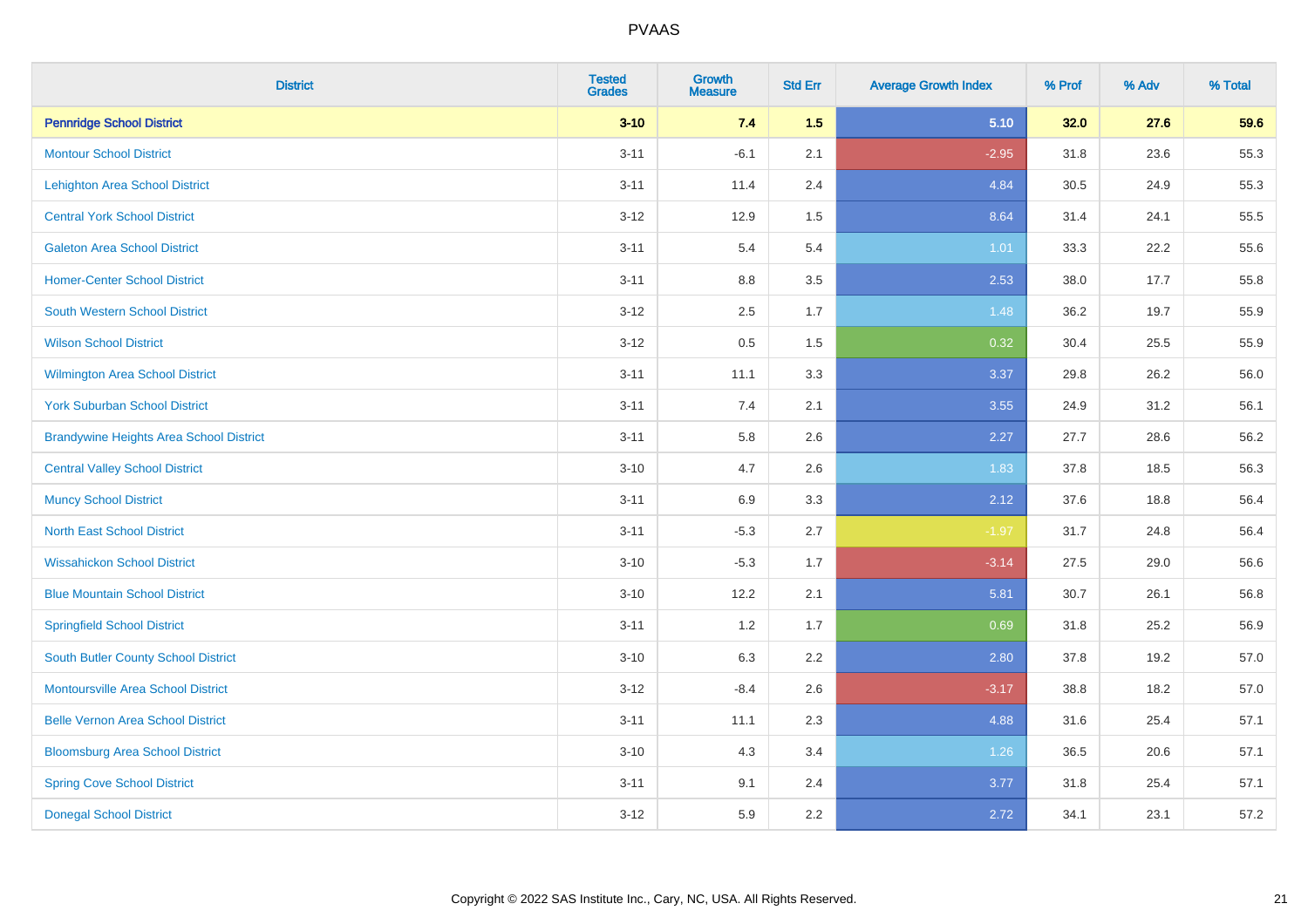| <b>District</b>                                 | <b>Tested</b><br><b>Grades</b> | <b>Growth</b><br><b>Measure</b> | <b>Std Err</b> | <b>Average Growth Index</b> | % Prof | % Adv | % Total |
|-------------------------------------------------|--------------------------------|---------------------------------|----------------|-----------------------------|--------|-------|---------|
| <b>Pennridge School District</b>                | $3 - 10$                       | 7.4                             | 1.5            | 5.10                        | 32.0   | 27.6  | 59.6    |
| <b>Armstrong School District</b>                | $3 - 11$                       | 9.8                             | 1.6            | 6.22                        | 32.8   | 24.6  | 57.4    |
| <b>Lower Dauphin School District</b>            | $3 - 11$                       | 5.3                             | 1.8            | 3.03                        | 30.6   | 26.8  | 57.5    |
| Capital Area School for the Arts Charter School | $9 - 11$                       | 14.2                            | 4.5            | 3.13                        | 27.5   | 30.0  | 57.5    |
| <b>Fleetwood Area School District</b>           | $3 - 10$                       | 10.4                            | 2.0            | 5.19                        | 31.7   | 25.8  | 57.5    |
| <b>Ridgway Area School District</b>             | $3 - 11$                       | $-6.1$                          | 4.0            | $-1.53$                     | 42.2   | 15.6  | 57.8    |
| California Area School District                 | $3 - 10$                       | $-13.7$                         | 4.5            | $-3.06$                     | 41.7   | 16.7  | 58.3    |
| <b>Avon Grove Charter School</b>                | $3 - 11$                       | 9.8                             | 3.1            | 3.18                        | 32.4   | 26.0  | 58.4    |
| <b>Abington School District</b>                 | $3 - 10$                       | 0.9                             | 1.6            | 0.57                        | 29.7   | 28.7  | 58.4    |
| <b>Conestoga Valley School District</b>         | $3 - 11$                       | 2.4                             | 1.7            | 1.43                        | 35.0   | 23.5  | 58.5    |
| <b>Twin Valley School District</b>              | $3 - 12$                       | $-3.2$                          | 1.9            | $-1.68$                     | 38.8   | 19.8  | 58.6    |
| <b>Conemaugh Township Area School District</b>  | $3-12$                         | 4.8                             | 3.5            | 1.39                        | 30.9   | 27.8  | 58.8    |
| <b>Riverside Beaver County School District</b>  | $3 - 11$                       | $-5.5$                          | 2.7            | $-2.03$                     | 35.8   | 23.2  | 59.0    |
| <b>East Penn School District</b>                | $3 - 11$                       | 8.9                             | 1.2            | 7.61                        | 32.8   | 26.4  | 59.2    |
| <b>Canon-Mcmillan School District</b>           | $3 - 11$                       | $-5.0$                          | 1.5            | $-3.25$                     | 30.8   | 28.5  | 59.3    |
| Northwestern Lehigh School District             | $3 - 11$                       | $-2.4$                          | 2.1            | $-1.14$                     | 41.7   | 17.9  | 59.5    |
| <b>West Chester Area School District</b>        | $3 - 11$                       | $-2.1$                          | 1.2            | $-1.83$                     | 36.4   | 23.2  | 59.6    |
| <b>Pennridge School District</b>                | $3 - 10$                       | 7.4                             | 1.5            | 5.10                        | 32.0   | 27.6  | 59.6    |
| <b>Phoenixville Area School District</b>        | $3 - 11$                       | 7.3                             | 1.8            | 3.96                        | 32.3   | 27.6  | 59.8    |
| <b>Moon Area School District</b>                | $3 - 11$                       | 1.5                             | 1.8            | 0.86                        | 34.5   | 25.5  | 60.0    |
| <b>Bellwood-Antis School District</b>           | $3 - 10$                       | 3.5                             | 2.8            | 1.24                        | 40.9   | 19.4  | 60.2    |
| <b>Indiana Area School District</b>             | $3 - 11$                       | 12.0                            | 2.0            | 5.98                        | 30.0   | 30.4  | 60.3    |
| <b>Perkiomen Valley School District</b>         | $3 - 11$                       | 2.7                             | 1.5            | 1.83                        | 35.0   | 25.3  | 60.3    |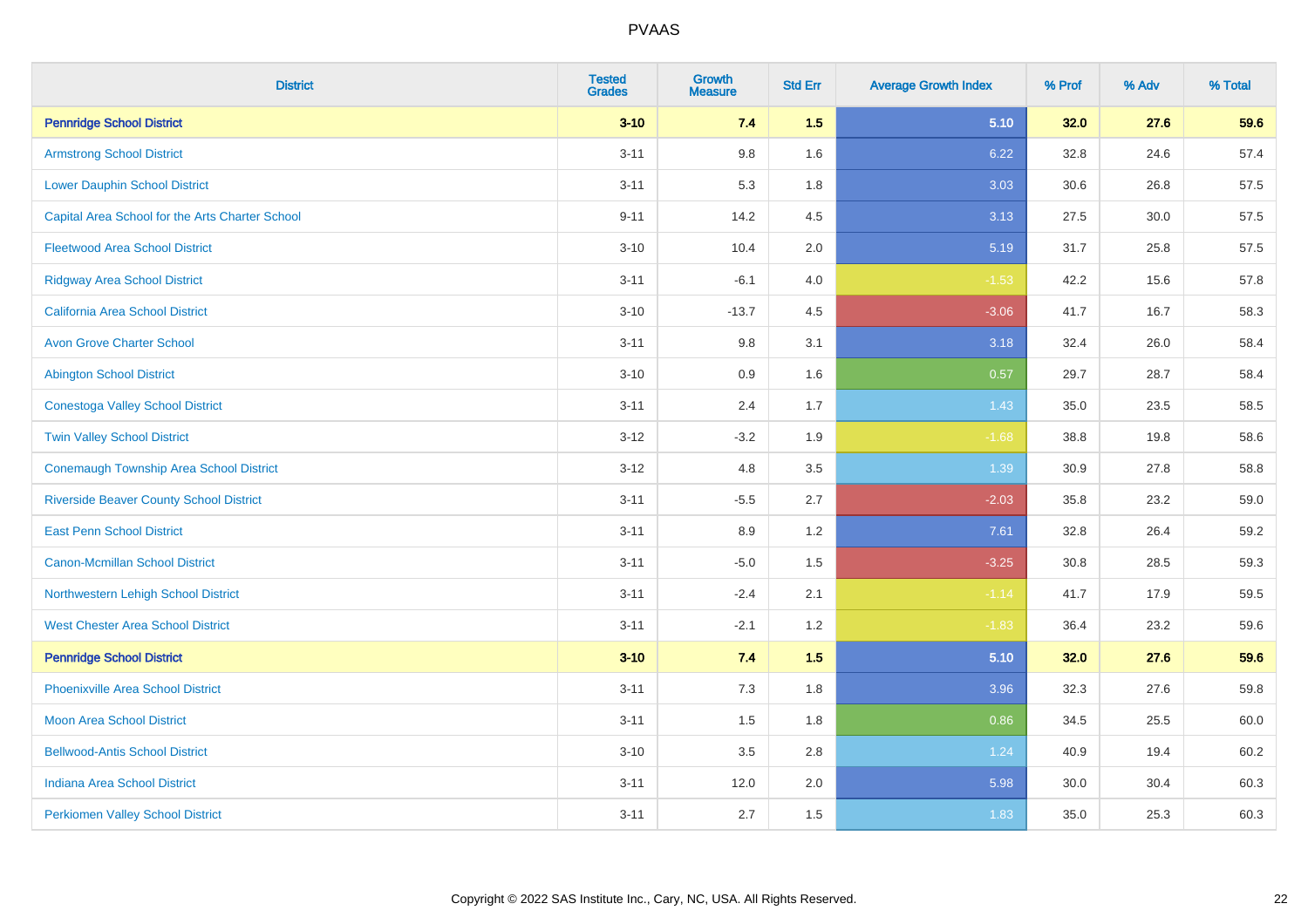| <b>District</b>                           | <b>Tested</b><br><b>Grades</b> | Growth<br><b>Measure</b> | <b>Std Err</b> | <b>Average Growth Index</b> | % Prof | % Adv | % Total |
|-------------------------------------------|--------------------------------|--------------------------|----------------|-----------------------------|--------|-------|---------|
| <b>Pennridge School District</b>          | $3 - 10$                       | 7.4                      | 1.5            | 5.10                        | 32.0   | 27.6  | 59.6    |
| <b>Plum Borough School District</b>       | $3 - 11$                       | $-9.4$                   | 2.4            | $-3.98$                     | 32.9   | 27.4  | 60.4    |
| <b>Cocalico School District</b>           | $3 - 11$                       | 12.3                     | 1.9            | 6.48                        | 28.2   | 32.3  | 60.5    |
| <b>Conewago Valley School District</b>    | $3 - 12$                       | 7.6                      | 1.7            | 4.46                        | 41.3   | 19.4  | 60.6    |
| <b>Brookville Area School District</b>    | $3 - 11$                       | 6.8                      | 3.1            | 2.19                        | 46.1   | 14.6  | 60.7    |
| Pennsylvania Leadership Charter School    | $3 - 11$                       | 8.0                      | 1.9            | 4.22                        | 33.1   | 27.8  | 60.9    |
| <b>Richland School District</b>           | $3 - 11$                       | $-6.9$                   | 2.6            | $-2.63$                     | 40.1   | 20.9  | 61.0    |
| <b>Hermitage School District</b>          | $3-12$                         | 14.0                     | 2.5            | 5.59                        | 34.0   | 27.0  | 61.0    |
| <b>Owen J Roberts School District</b>     | $3 - 11$                       | $-3.5$                   | 1.5            | $-2.27$                     | 36.8   | 24.4  | 61.2    |
| <b>Garnet Valley School District</b>      | $3 - 10$                       | 0.2                      | 1.7            | 0.13                        | 34.9   | 26.4  | 61.3    |
| <b>Oley Valley School District</b>        | $3 - 11$                       | 1.4                      | 2.4            | 0.56                        | 37.4   | 23.9  | 61.4    |
| <b>Jenkintown School District</b>         | $3 - 11$                       | $-7.9$                   | 4.1            | $-1.92$                     | 34.1   | 27.3  | 61.4    |
| <b>Evergreen Community Charter School</b> | $6 - 11$                       | $-1.1$                   | 4.7            | $-0.23$                     | 34.6   | 26.9  | 61.5    |
| <b>Manheim Township School District</b>   | $3 - 12$                       | 10.9                     | 1.5            | 7.51                        | 30.9   | 31.0  | 61.9    |
| <b>Parkland School District</b>           | $3 - 11$                       | $-3.7$                   | 1.2            | $-3.17$                     | 31.4   | 30.6  | 62.0    |
| West Jefferson Hills School District      | $3 - 11$                       | 1.9                      | 1.9            | 0.99                        | 34.8   | 27.3  | 62.1    |
| Downingtown Area School District          | $3 - 11$                       | 4.4                      | 1.1            | 4.06                        | 30.1   | 32.0  | 62.2    |
| <b>Coudersport Area School District</b>   | $3 - 11$                       | 14.8                     | 3.4            | 4.33                        | 34.7   | 28.0  | 62.7    |
| <b>Central Columbia School District</b>   | $3 - 12$                       | 0.3                      | 2.3            | 0.12                        | 25.4   | 37.6  | 63.0    |
| <b>Haverford Township School District</b> | $3 - 11$                       | 1.4                      | 1.4            | $1.05$                      | 36.7   | 26.3  | 63.0    |
| <b>Manheim Central School District</b>    | $3 - 11$                       | 12.8                     | 2.0            | 6.52                        | 27.8   | 35.4  | 63.2    |
| <b>Tuscarora School District</b>          | $3 - 11$                       | 13.4                     | 2.2            | 6.20                        | 37.1   | 26.3  | 63.4    |
| North Clarion County School District      | $3 - 12$                       | 3.4                      | 4.1            | 0.83                        | 45.0   | 18.8  | 63.8    |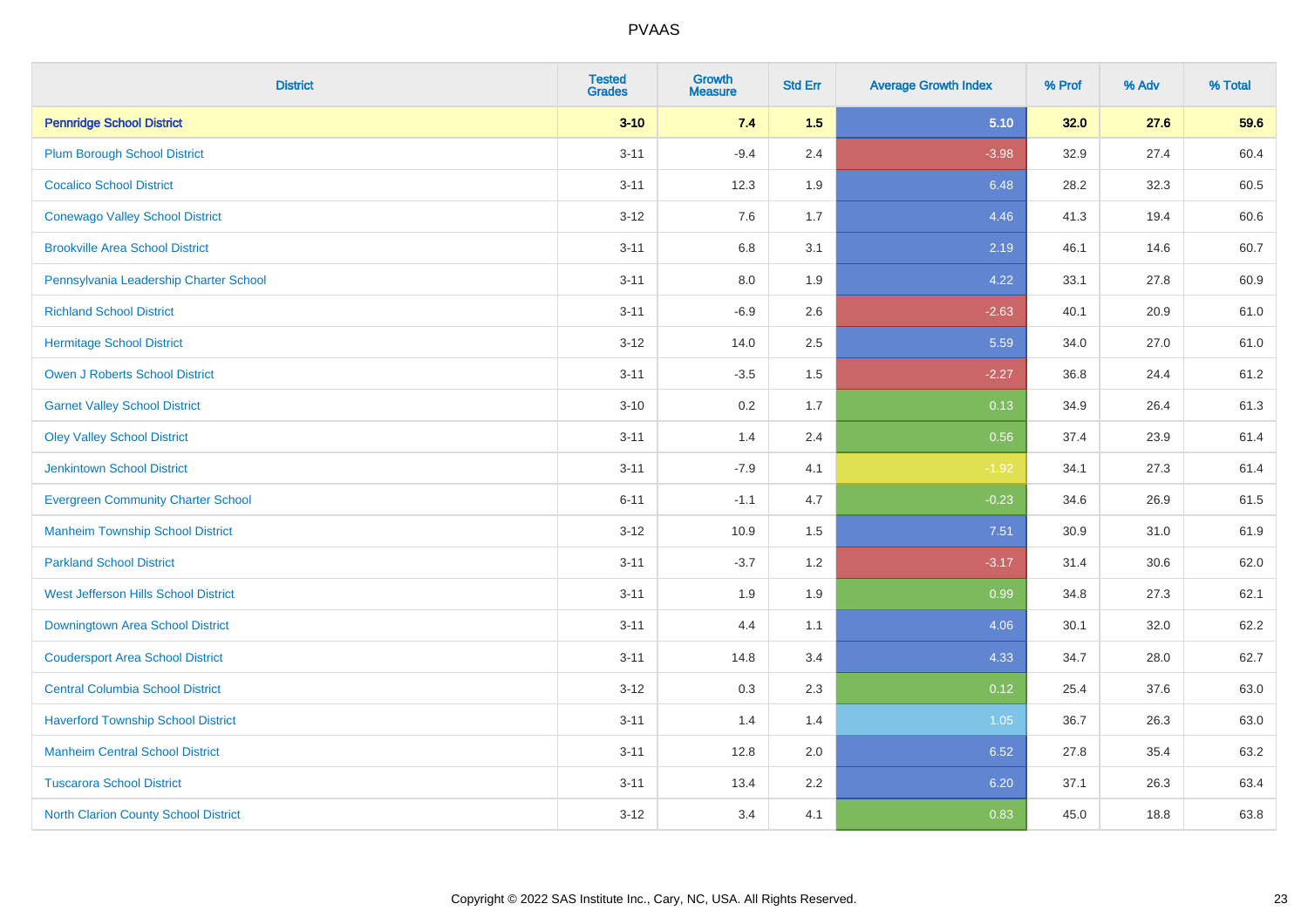| <b>District</b>                           | <b>Tested</b><br><b>Grades</b> | <b>Growth</b><br><b>Measure</b> | <b>Std Err</b> | <b>Average Growth Index</b> | % Prof | % Adv | % Total |
|-------------------------------------------|--------------------------------|---------------------------------|----------------|-----------------------------|--------|-------|---------|
| <b>Pennridge School District</b>          | $3 - 10$                       | 7.4                             | 1.5            | 5.10                        | 32.0   | 27.6  | 59.6    |
| <b>Greenwood School District</b>          | $3 - 11$                       | 11.3                            | 3.6            | 3.14                        | 31.2   | 32.8  | 63.9    |
| <b>Elizabethtown Area School District</b> | $3-12$                         | 7.1                             | 1.7            | 4.19                        | 36.4   | 27.6  | 64.0    |
| <b>Warwick School District</b>            | $3 - 11$                       | 21.7                            | 1.8            | 11.76                       | 27.7   | 36.3  | 64.0    |
| <b>Sharpsville Area School District</b>   | $3 - 11$                       | 3.8                             | 3.7            | 1.04                        | 41.1   | 23.2  | 64.3    |
| <b>Benton Area School District</b>        | $3 - 10$                       | 8.1                             | 4.0            | 2.01                        | 35.7   | 28.6  | 64.3    |
| <b>Upper Dauphin Area School District</b> | $3 - 11$                       | 16.5                            | 5.1            | 3.26                        | 37.5   | 26.8  | 64.3    |
| <b>West Allegheny School District</b>     | $3 - 12$                       | 8.6                             | 2.0            | 4.34                        | 37.3   | 27.2  | 64.5    |
| <b>Millcreek Township School District</b> | $3 - 11$                       | 9.1                             | 1.4            | 6.61                        | 34.5   | 30.1  | 64.6    |
| <b>Upper Dublin School District</b>       | $3 - 12$                       | 2.1                             | 1.8            | 1.19                        | 34.7   | 30.0  | 64.7    |
| North Pocono School District              | $3 - 11$                       | 13.1                            | 3.7            | 3.54                        | 31.4   | 33.3  | 64.7    |
| <b>Rose Tree Media School District</b>    | $3 - 10$                       | $-2.8$                          | 2.1            | $-1.33$                     | 35.2   | 29.6  | 64.8    |
| <b>Franklin Regional School District</b>  | $3 - 11$                       | 11.3                            | 1.8            | 6.13                        | 30.0   | 35.0  | 65.0    |
| <b>Norwin School District</b>             | $3 - 11$                       | $-1.1$                          | 1.6            | $-0.70$                     | 37.7   | 27.6  | 65.2    |
| <b>Pennsbury School District</b>          | $3 - 11$                       | 5.6                             | 1.3            | 4.38                        | 37.7   | 27.7  | 65.4    |
| <b>Abington Heights School District</b>   | $3 - 11$                       | 6.7                             | 1.7            | 4.00                        | 33.8   | 31.7  | 65.5    |
| <b>Saucon Valley School District</b>      | $3 - 11$                       | 18.9                            | 2.2            | 8.48                        | 26.0   | 39.6  | 65.6    |
| <b>Tyrone Area School District</b>        | $3 - 12$                       | 29.2                            | 2.3            | 12.86                       | 36.6   | 29.1  | 65.7    |
| <b>Seneca Valley School District</b>      | $3 - 11$                       | $0.8\,$                         | 1.4            | 0.54                        | 40.6   | 25.2  | 65.8    |
| <b>Quaker Valley School District</b>      | $3 - 11$                       | 12.2                            | 2.5            | 4.90                        | 39.5   | 26.4  | 65.9    |
| <b>West Branch Area School District</b>   | $3 - 11$                       | 17.0                            | 3.3            | 5.20                        | 47.1   | 19.1  | 66.2    |
| <b>North Penn School District</b>         | $3 - 11$                       | 17.6                            | 1.0            | 17.53                       | 30.8   | 35.7  | 66.4    |
| <b>Montrose Area School District</b>      | $3 - 10$                       | 12.3                            | 2.8            | 4.41                        | 37.8   | 28.9  | 66.7    |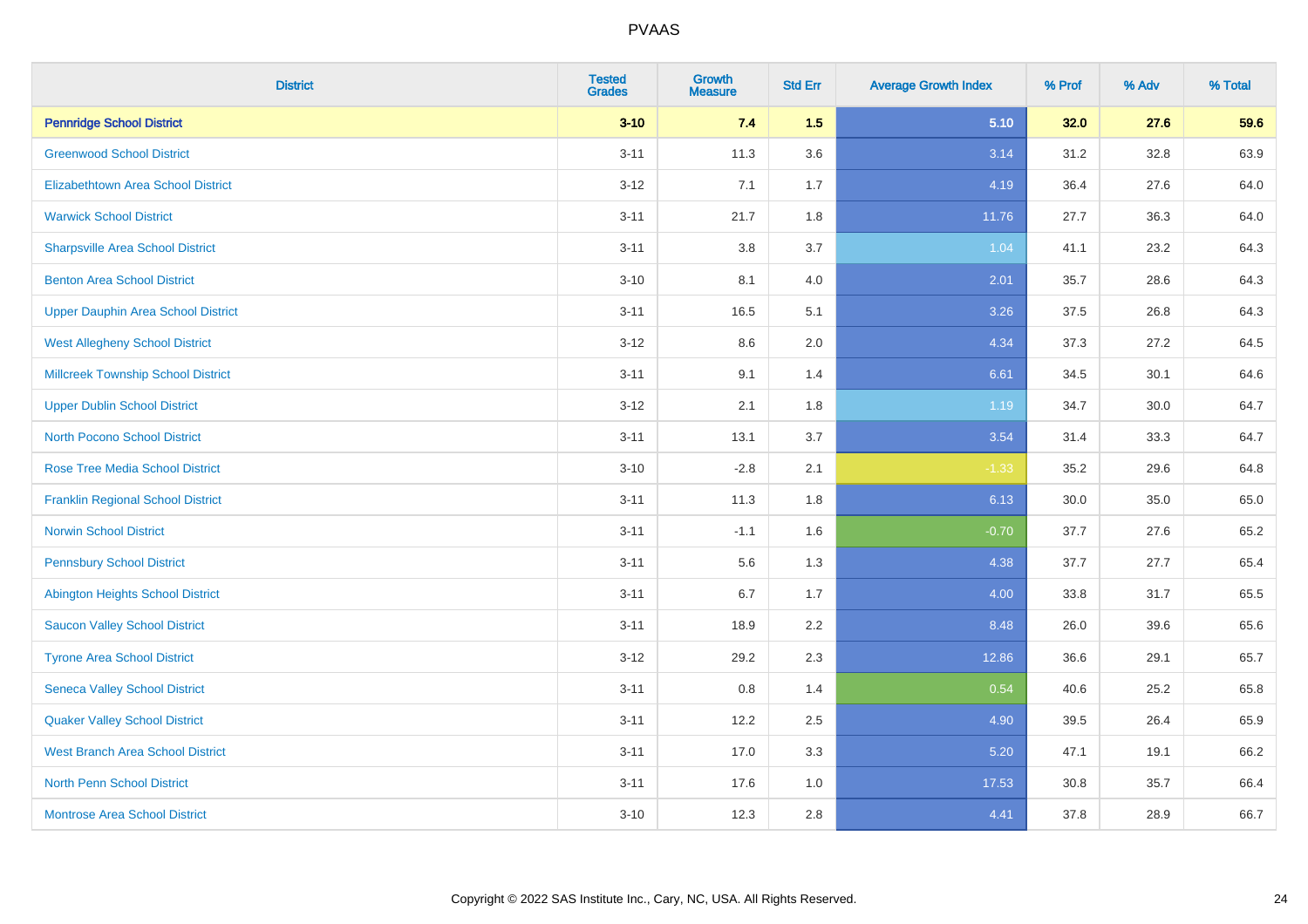| <b>District</b>                               | <b>Tested</b><br><b>Grades</b> | Growth<br><b>Measure</b> | <b>Std Err</b> | <b>Average Growth Index</b> | % Prof | % Adv | % Total |
|-----------------------------------------------|--------------------------------|--------------------------|----------------|-----------------------------|--------|-------|---------|
| <b>Pennridge School District</b>              | $3 - 10$                       | 7.4                      | 1.5            | 5.10                        | 32.0   | 27.6  | 59.6    |
| <b>Pequea Valley School District</b>          | $3 - 11$                       | 18.0                     | 3.1            | 5.74                        | 29.2   | 37.5  | 66.7    |
| <b>Hempfield School District</b>              | $3 - 11$                       | 13.4                     | 1.3            | 10.53                       | 29.9   | 36.8  | 66.7    |
| <b>Southern York County School District</b>   | $3 - 11$                       | 15.5                     | 1.8            | 8.48                        | 37.6   | 29.2  | 66.8    |
| <b>Upper Merion Area School District</b>      | $3 - 11$                       | 14.0                     | 2.0            | 7.15                        | 34.4   | 32.6  | 67.0    |
| <b>Avon Grove School District</b>             | $3 - 10$                       | 7.6                      | 1.4            | 5.29                        | 33.7   | 33.2  | 67.0    |
| <b>Southern Lehigh School District</b>        | $3 - 11$                       | $-4.1$                   | 2.1            | $-1.94$                     | 39.3   | 28.0  | 67.2    |
| <b>Freeport Area School District</b>          | $3 - 10$                       | $-0.2$                   | 2.1            | $-0.10$                     | 37.4   | 29.8  | 67.2    |
| <b>Great Valley School District</b>           | $3 - 11$                       | 5.4                      | 2.0            | 2.77                        | 33.8   | 33.5  | 67.3    |
| <b>Council Rock School District</b>           | $3 - 11$                       | 13.5                     | 1.1            | 12.27                       | 32.0   | 35.4  | 67.4    |
| <b>Bethel Park School District</b>            | $3 - 11$                       | $-4.4$                   | 1.7            | $-2.62$                     | 40.1   | 27.3  | 67.4    |
| <b>Littlestown Area School District</b>       | $3 - 11$                       | 28.7                     | 2.4            | 11.83                       | 38.4   | 29.3  | 67.7    |
| Lampeter-Strasburg School District            | $3 - 12$                       | 11.0                     | 1.9            | 5.69                        | 35.4   | 32.3  | 67.7    |
| <b>Springfield Township School District</b>   | $3 - 11$                       | $-3.9$                   | 3.1            | $-1.27$                     | 37.2   | 30.8  | 68.1    |
| <b>Clearfield Area School District</b>        | $3 - 10$                       | $-1.3$                   | 3.7            | $-0.34$                     | 43.9   | 24.6  | 68.4    |
| <b>Delaware Valley School District</b>        | $3 - 11$                       | 15.7                     | 1.6            | 9.62                        | 36.7   | 32.1  | 68.8    |
| <b>Mars Area School District</b>              | $3 - 10$                       | 6.6                      | 1.9            | 3.45                        | 36.7   | 32.4  | 69.1    |
| <b>Berlin Brothersvalley School District</b>  | $3 - 11$                       | 19.6                     | 4.0            | 4.93                        | 28.3   | 41.3  | 69.6    |
| <b>Methacton School District</b>              | $3 - 11$                       | 11.0                     | 1.6            | 6.94                        | 36.0   | 33.6  | 69.6    |
| <b>Souderton Area School District</b>         | $3 - 11$                       | 18.5                     | 1.4            | 12.86                       | 39.2   | 31.2  | 70.4    |
| <b>Wallingford-Swarthmore School District</b> | $3 - 10$                       | 5.0                      | 2.2            | 2.25                        | 33.3   | 37.1  | 70.4    |
| South Fayette Township School District        | $3 - 11$                       | 6.0                      | 1.8            | 3.33                        | 32.2   | 38.3  | 70.5    |
| <b>Cumberland Valley School District</b>      | $3 - 12$                       | 18.6                     | 1.2            | 15.79                       | 31.3   | 39.2  | 70.5    |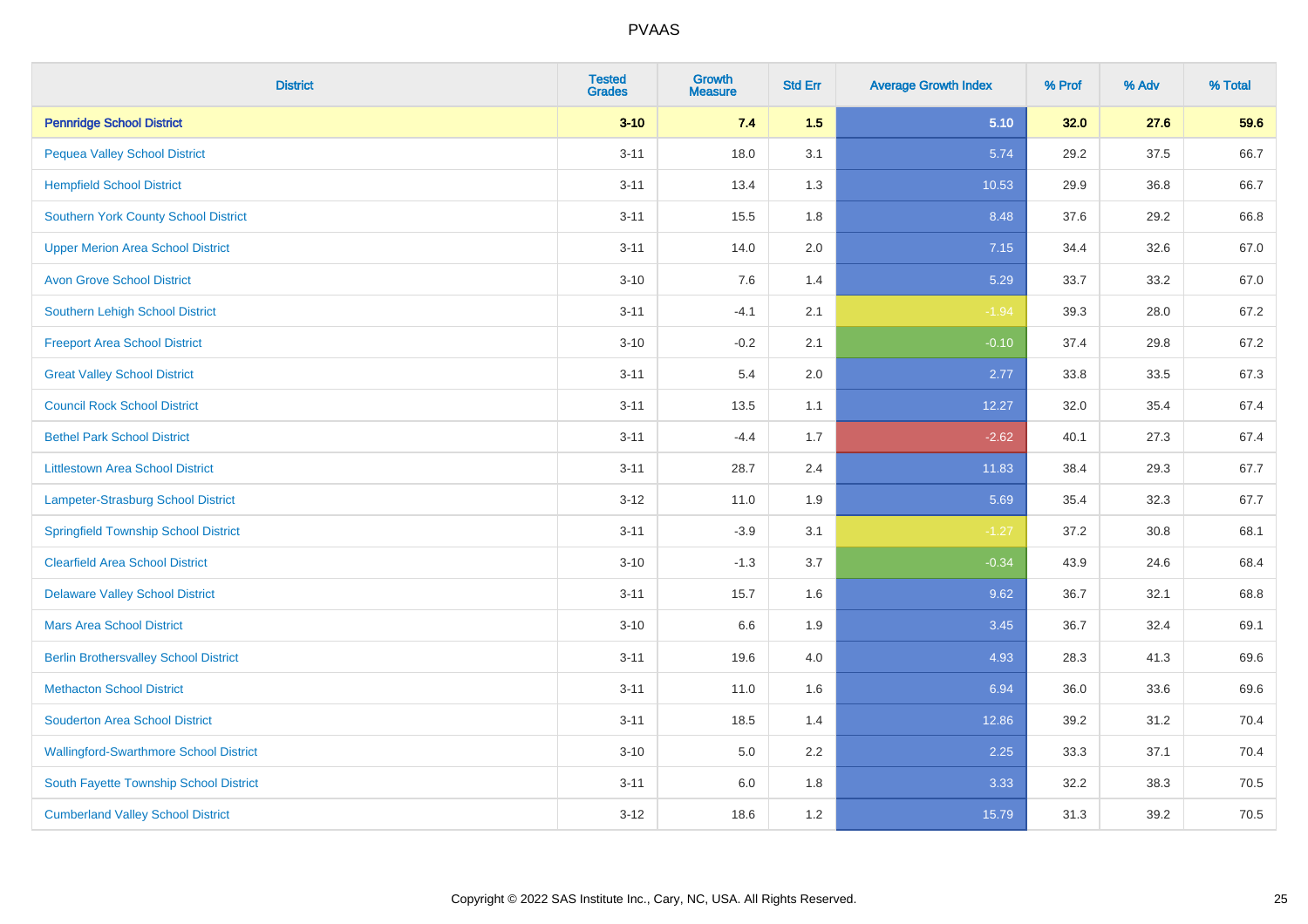| <b>District</b>                                 | <b>Tested</b><br><b>Grades</b> | Growth<br><b>Measure</b> | <b>Std Err</b> | <b>Average Growth Index</b> | % Prof | % Adv | % Total |
|-------------------------------------------------|--------------------------------|--------------------------|----------------|-----------------------------|--------|-------|---------|
| <b>Pennridge School District</b>                | $3 - 10$                       | 7.4                      | 1.5            | 5.10                        | 32.0   | 27.6  | 59.6    |
| <b>Oswayo Valley School District</b>            | $3 - 12$                       | 9.9                      | 5.1            | 1.93                        | 26.5   | 44.1  | 70.6    |
| <b>Colonial School District</b>                 | $3 - 11$                       | 22.1                     | 1.6            | 13.55                       | 27.2   | 43.5  | 70.6    |
| <b>Tredyffrin-Easttown School District</b>      | $3 - 10$                       | 8.7                      | 2.4            | 3.57                        | 35.2   | 35.8  | 71.0    |
| <b>Dallastown Area School District</b>          | $3 - 11$                       | 19.9                     | 1.4            | 14.14                       | 36.8   | 34.2  | 71.0    |
| <b>Radnor Township School District</b>          | $3 - 12$                       | 7.5                      | 1.9            | 4.03                        | 33.0   | 38.3  | 71.3    |
| <b>Lower Moreland Township School District</b>  | $3 - 11$                       | 8.7                      | 2.0            | 4.35                        | 38.2   | 33.2  | 71.4    |
| <b>Eastern Lancaster County School District</b> | $3 - 12$                       | 2.9                      | 3.2            | 0.91                        | 35.2   | 36.4  | 71.6    |
| <b>Lewisburg Area School District</b>           | $3 - 11$                       | 1.7                      | 2.4            | 0.72                        | 35.9   | 35.9  | 71.8    |
| <b>Loyalsock Township School District</b>       | $3 - 12$                       | 26.7                     | 2.7            | 9.92                        | 36.8   | 35.1  | 71.9    |
| <b>Penn-Trafford School District</b>            | $3 - 11$                       | 2.9                      | 1.8            | 1.68                        | 46.3   | 26.2  | 72.5    |
| Palmyra Area School District                    | $3 - 11$                       | 16.2                     | 1.8            | 9.02                        | 38.8   | 34.0  | 72.8    |
| North Allegheny School District                 | $3 - 11$                       | 18.0                     | 1.3            | 14.25                       | 30.5   | 42.9  | 73.4    |
| <b>Camp Hill School District</b>                | $3 - 12$                       | 20.7                     | 2.9            | 7.00                        | 32.3   | 41.4  | 73.7    |
| <b>Marple Newtown School District</b>           | $3 - 11$                       | 20.6                     | 2.3            | 8.95                        | 31.1   | 42.7  | 73.8    |
| <b>Wayne Highlands School District</b>          | $3 - 11$                       | 22.5                     | 2.5            | 9.16                        | 33.8   | 40.4  | 74.2    |
| Fox Chapel Area School District                 | $3 - 11$                       | 17.6                     | 1.9            | 9.47                        | 22.9   | 52.0  | 74.9    |
| <b>Harbor Creek School District</b>             | $3 - 11$                       | 13.4                     | 2.3            | 5.80                        | 34.5   | 40.7  | 75.2    |
| <b>Spring-Ford Area School District</b>         | $3 - 11$                       | 16.6                     | 1.2            | 14.02                       | 30.4   | 45.3  | 75.7    |
| <b>Central Bucks School District</b>            | $3 - 11$                       | 15.5                     | 0.9            | 17.94                       | 34.8   | 41.4  | 76.2    |
| <b>Upper Saint Clair School District</b>        | $3 - 11$                       | 13.8                     | 1.8            | 7.86                        | 32.2   | 44.5  | 76.7    |
| <b>Fairview School District</b>                 | $3 - 11$                       | 8.3                      | 2.4            | 3.43                        | 41.9   | 34.9  | 76.7    |
| <b>Peters Township School District</b>          | $3 - 11$                       | 14.1                     | 1.7            | 8.16                        | 35.2   | 41.6  | 76.8    |